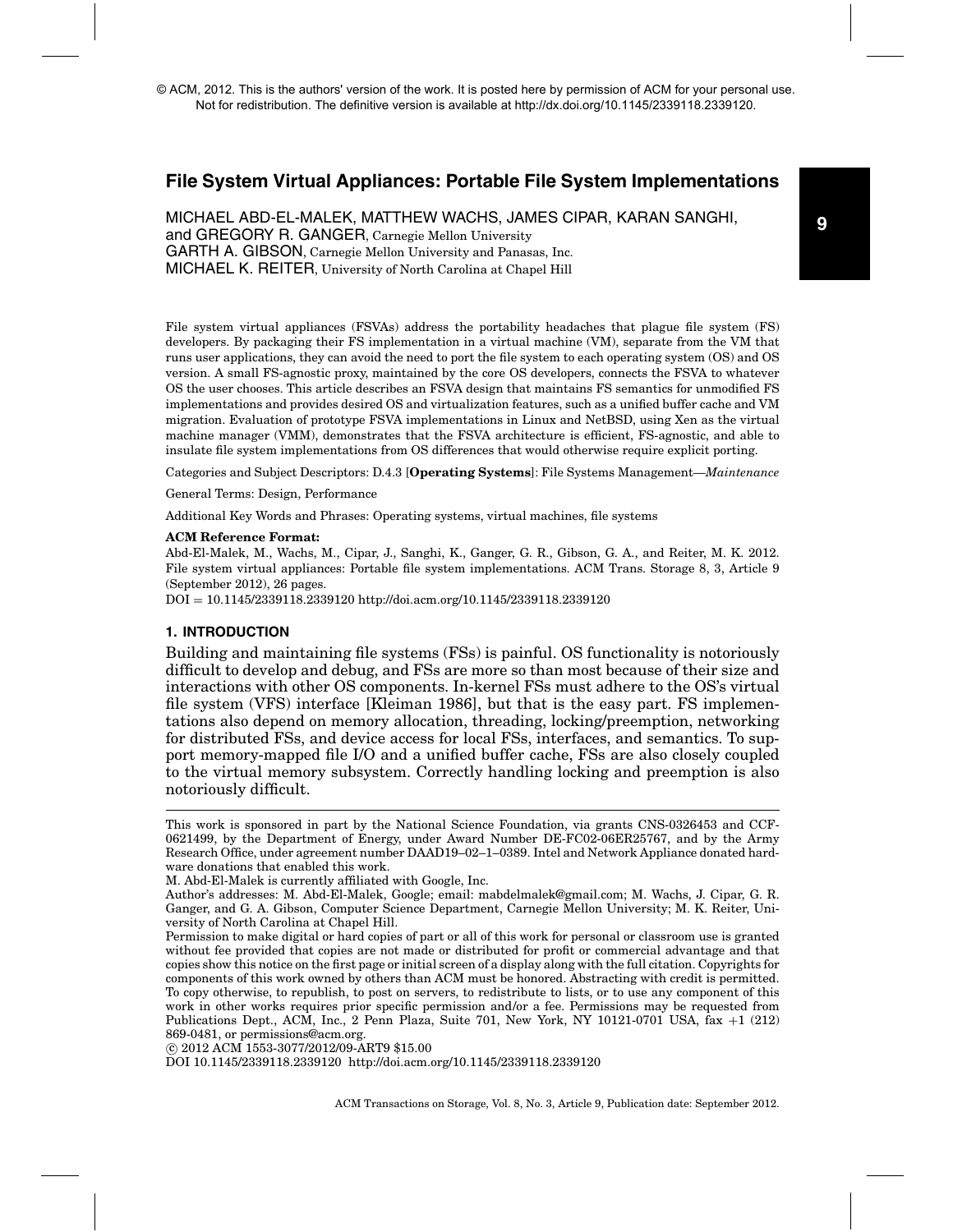9:2 M. Abd-El-Malek et al.



Fig. 1. A file system runs in a separate VM. A user continues to run their preferred OS. By decoupling the user and FS OSs, one allows users to use any OS without needing a corresponding FS port. As an example, Linux does not include a log-structured file system (LFS) implementation. But, using FSVAs, a Linux user can utilize NetBSD's LFS implementation. This illustrated example is used as a case study in Section 5.2.

Though difficult during initial FS development, these extra dependencies particularly complicate porting a file system to different OSs or even OS versions. While VFS interfaces vary a bit across OSs, the other OS internal interfaces vary greatly, making porting and support of file systems painful and effort-intensive. Need for portability comes in three forms: (1) an FS developed for one OS requires explicit porting to function in another; (2) an FS developed for one OS version requires modifications to function in each subsequent version of that OS, which is particularly burdensome for third-party FS developers; (3) an FS developed for the latest OS version must be backported, to support users of a previous OS version who cannot upgrade to the latest version.

In practice, these portability issues require substantial developer effort approximately 50% of the effort, in the estimate of some developers (see Section 2.1). As a result, new FSs are often supported only on one OS and/or require substantial porting/compatibility teams. The pain and effort involved in FS development create a large barrier for those seeking to innovate, and they wear on those who choose to do so. Most researchers sidestep these issues by prototyping in just one version of one OS. Many also avoid kernel programming by using user-level FS implementations via a mechanism like FUSE (e.g., Bershad and Pinkerton [1988]; Webber [1993] [FUSE]) or NFS-over-loopback (e.g., Callaghan and Lyon [1989]), and some argue that such an approach sidesteps version compatibility issues. In reality, it does not, for both practical and fundamental reasons. For example, existing kernel-level FS implementations would require a user-level reimplementation to gain the portability benefits of user-level FSs.

User-level approaches also do not completely insulate an FS from OS-specific kernellevel issues (e.g., handling of memory pressure) or from user-level differences among OSs (e.g., shared library availability and file locations). Although these user-space issues are easier to handle than kernel-level issues, they still require ongoing maintenance effort. So, FS developers address the problem with brute force where they can, and simply forgo OSs that pose too large a hurdle.

This article offers a new approach (Figure 1) for portable FS implementations, leveraging virtual machines (VMs) to decouple the OS in which the FS runs from the OS used by the user's applications. The FS is distributed as a file system virtual appliance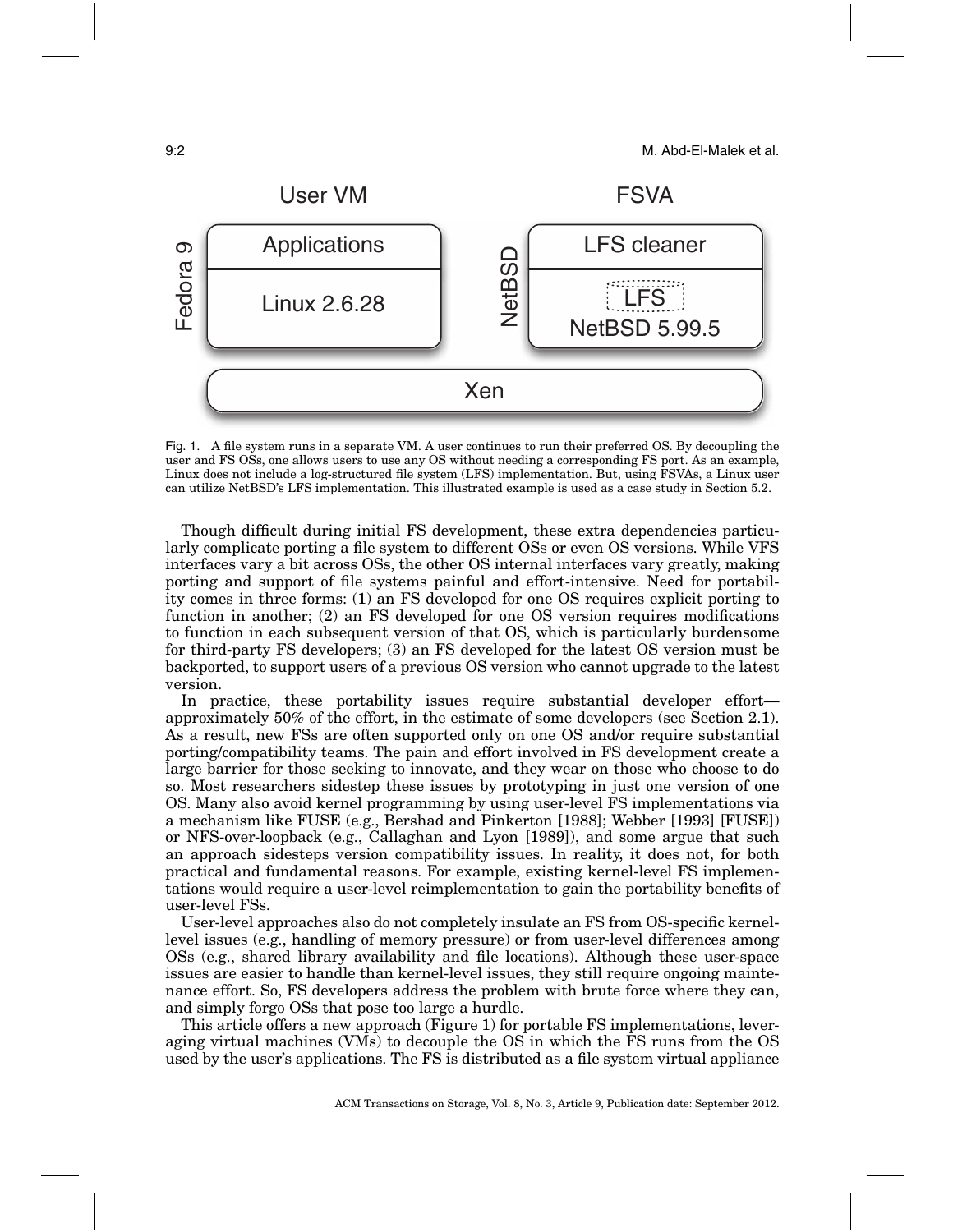(FSVA), a prepackaged virtual appliance [Sapuntzakis and Lam 2003] loaded with the FS. The FSVA runs the FS developers' preferred OS and version, with which they have performed extensive testing and tuning. The user(s) run their applications in a separate VM, using their preferred OS and version. Since it runs in a distinct VM, the FS can be used by users who choose OSs to which it is never ported. The FSVA approach handles all three forms of the FS portability problem.

Crucially, the FSVA approach relies on the interface *to* FSs being relatively simple and consistent across OSs, with a smallish number of VFS primitives. In contrast, the interfaces from FSs to other OS components are much more complex and variable, especially when trying to maximize FS performance. The VFS-like FSVA interface allows an FS in an FSVA to be accessed via an FS-agnostic proxy in the user's VM, isolated from the user OS's internal interfaces.

For the FSVA approach to work, the FS-agnostic proxy must be a native part of the OS—it must be maintained across versions by the OS implementers. The hope is that because of its small size and value to a broad range of FS users and implementers, the OS implementers would be willing to adopt such a proxy. FUSE, a kernel proxy for userlevel FS implementations, has been integrated into Linux, NetBSD, and OpenSolaris, and we envision a similar adoption path for the FSVA proxy. It may be possible to extend the FSVA interface to deal with OSs that lack a VFS-like interface (e.g., Windows) or it may be necessary to have a different FSVA interface for every OS type; this is beyond our scope (see Section 3.4).

This article details the design, implementation, and evaluation of FSVA support in Linux and NetBSD, using Xen as the VM platform. The Xen communication primitives allow for reasonable performance—for a variety of macrobenchmarks and FSs, the slowdown is less than 15% compared to native kernel-level FSs with a very small FS change. Careful design is needed, however, to ensure FS semantics, maintain OS features like a unified buffer cache, minimize OS changes in support of the proxy, and retain virtualization features such as isolation and migration. Our prototype realizes all of these design goals.

We demonstrate the efficacy of the FSVA architecture in addressing the FS portability problem with a number of case studies. Six FSs (ext2, ext3, ext4, LFS, NFS, and ReiserFS) are transparently provided, via an FSVA, to applications running on different VMs, which can be running different OSs or different OS versions. For example, a Linux user can utilize the NetBSD log-structured FS [Rosenblum and Ousterhout 1992] implementation, immediately filling the void of LFS implementations for Linux. As another example, a Linux 2.6.18 user can immediately use the new ext4 FS, which was recently merged into the Linux 2.6.28 kernel but is not available in 2.6.18. No changes are required to the FS implementations in the FSVA to enable such portability.

# **2. BACKGROUND AND ARCHITECTURE**

FS implementations are tightly intertwined with OS internals. Of course, the OS calls into the FS to access its functions. The VFS interface [Kleiman 1986] in most OSs allows multiple FSs to coexist in an OS, while presenting a unified interface and sharing common caches. The VFS approach was also intended to ease portability of FSs across OSs [Kleiman 1986; Webber 1993], but it falls far short of its goal. The problem is that the majority of portability problems relate to FS-OS interdependencies other than the basic FS interface. Specifically, to implement its functionality, the FS must rely on, and conform to, many internal OS interfaces and semantics, including memory allocation, threading, locking/preemption, and the virtual memory subsystem. These aspects vary widely across OSs, and they often vary even across versions of the same OS. Adapting to such variation is the primary challenge in porting FS implementations.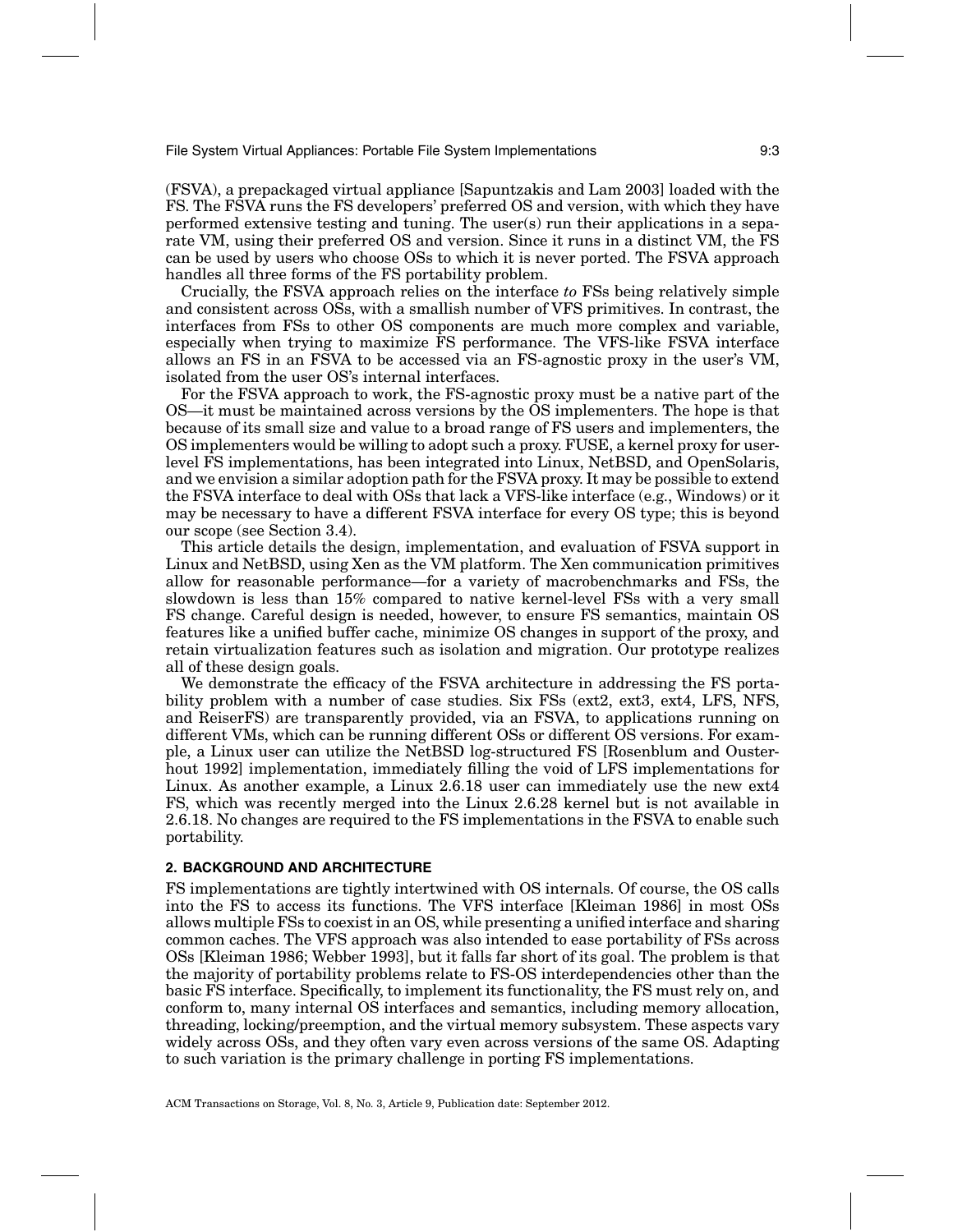This section describes portability challenges in more detail, the shortcomings of existing approaches, and the FSVA approach to addressing FS portability.

A less-appreciated challenge is dealing with changes across OS versions. For example, the Linux kernel's internal interfaces often change across minor releases. In addition to kernel-level changes, user-space environments often differ among Linux distributions. For example, there is variation in the preinstalled programs and libraries, file locations, and daemon configuration syntax and locations. While most pronounced for Linux, with its independent and decentralized development process, this problem poses challenges for FS vendors targeting any OS.

At least partly for this reason, some OS vendors limit changes to their interfaces to occur infrequently (e.g., only in major releases). By adopting the methodology we advocate here, such OS vendors could reduce FS dependencies on these interfaces and gain flexibility in their development processes.

#### **2.1. Porting Experiences from the Field**

To better understand FS portability, we interviewed developers of four third-party FSs: GPFS [Schmuck and Haskin 2002], OpenAFS, Panasas DirectFLOW [Welch et al. 2008], and PVFS [Carns et al. 2000]. All four FSs have been widely deployed for many years. Since the inter-OS FS porting problem is well-known and PVFS and Panasas DirectFLOW are only available in Linux, we describe the four FS developers' firsthand experiences with intra-OS FS porting: maintaining Linux client-side FS code. Naturally, inter-OS portability faces all of these issues and more.

2.1.1. Interface Syntax Changes. The first changes that an FS developer encounters in an OS update are interface syntax changes due to compilation errors. The following is a representative list. Many examples were conveyed to us by the developers, and we gleaned others from looking at OpenAFS and PVFSs' source control management systems' logs. Some examples, with the corresponding Linux kernel version in parentheses, include the following.

- —*Callbacks*. The vector I/O readv, writev VFS callbacks were replaced with the asynchronous I/O aio read, aio write callbacks (2.6.19). sendfile was replaced by splice (2.6.23).
- —*Virtual memory*. The virtual memory page fault handlers, overridable by an FS, changed interfaces (2.6.23).
- —*Caching*. The kernel cache structure constructors' and destructors' parameters changed (2.6.20).
- —*Structures*. The per-inode blksize field was removed (2.6.19). The process task structure no longer contains the thread pointer (2.6.22).

While some of these changes may seem trivial, they are time-consuming and riddle source code with version-specific #ifdefs that complicate code understanding and maintenance. Furthermore, every third-party FS team must deal with each problem as it occurs. Examination of the open-source OpenAFS and PVFS change logs shows that both FSs contain fixes for these and many similar issues.

2.1.2. Policy and Semantic Changes. Even if interfaces remain constant across OS releases, implementation differences can have subtle effects that are hard to debug. The following examples illustrate this.

—*Memory Pressure*. Some RedHat Enterprise Linux 3 kernels are not robust in low memory situations. In particular, the kernels can block during allocation despite the allocation flags specifying no blocking. This resulted in minutes-long delays in dirty data write-back under low-memory situations. RedHat acknowledged the semantic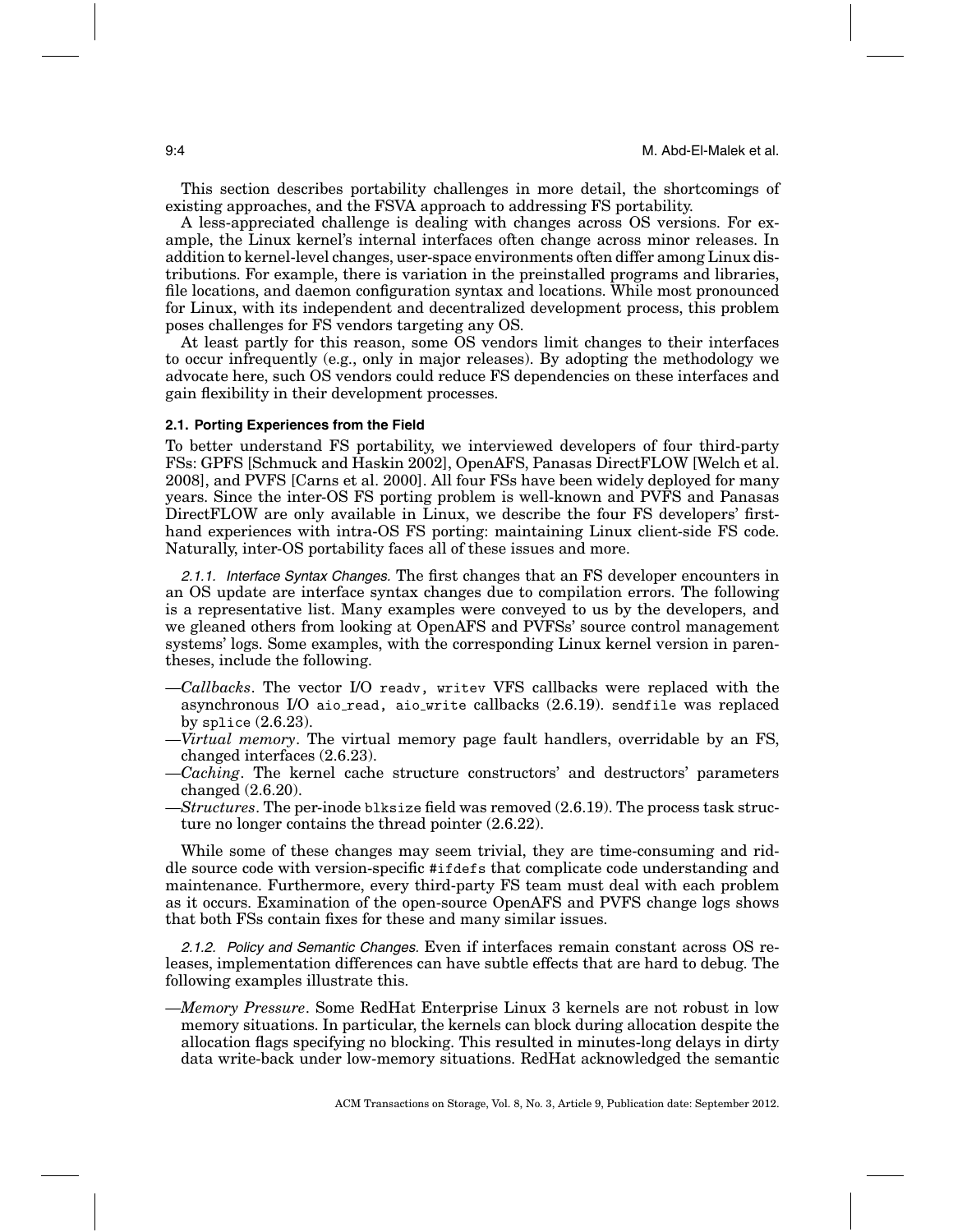mismatch but did not fix the issue [RedHat 2004]. An FS vendor was forced to work around the bug by carefully controlling the number of dirty pages (via per-kernelversion parameters) and I/O sizes to the data server, thereby negatively impacting server scalability.

- —*Write-back*. Linux uses a write-back control data structure (WBCDS) to identify dirty pages that should be synced to stable storage. An FS fills out this data structure and passes it to the generic Linux VFS code. Linux 2.6.18 changed the handling of a sparsely-initialized WBCDS, such that only a single page of a specified page range was actually synced. This caused an FS to mistakenly assume that all pages had been synced, resulting in data corruption.
- —*Stack Size*. RedHat distributions often use a smaller kernel stack size (4 K instead of the default 8 K). To avoid stack overflow, once this was discovered, an FS implementation used an event-based programming style and passed request state across a set of server threads. This has been cumbersome for the developers and has complicated debugging. This illustrates how one of the platform's idiosyncrasies can complicate the entire FS, not just the OS-specific section.
- —*Locking*. existing inode attribute fields required the inode lock to be held during access, whereas previously no locking was required.
- —*Radix Tree*. The kernel provides a radix tree library. The 2.6.20 Linux kernel required the least significant bit of stored values be 0, breaking an FS that was storing arbitrary integers.

Because these changes were not documented, each third-party FS team had to discover them by code analysis and kernel debugging, and then work around them.

2.1.3. Overall Statistics. To appreciate the magnitude of the problem, consider the following statistics. Panasas' Linux portability layer supports over 300 configurations.<sup>1</sup> PVFS developers estimate that 50% of their maintenance effort is spent dealing with Linux kernel issues. The most frequently revised file in the OpenAFS client source code is the Linux VFS-interfacing file. An OpenAFS developer estimates that 40% of Linux kernel updates necessitate an updated OpenAFS release.

One may be tempted to brush off these difficulties as artificial and related only to Linux. While most pronounced for Linux, however, with its independent and decentralized development process, this problem poses challenges for FS vendors targeting any OS. Furthermore, given Linux's popularity in the server marketplace, this is a real problem faced by third-party FS developers, as the statistics demonstrate—simply dismissing it is inappropriate. Finally, these same porting issues are experienced across OSs as well, and a solution that addresses the full FS portability problem would be attractive.

## **2.2. Existing Approaches and Shortcomings**

2.2.1. User-Level File Systems. Most OS vendors maintain binary compatibility for userlevel applications across OS releases. As a result, user-level FSs have been proposed as a vehicle for portable FS implementations [Bershad and Pinkerton 1988; Mazieres 2001; Webber 1993]. This is done either through a small kernel module that reflects FS calls into user-space [Bershad and Pinkerton 1988; Webber 1993; FUSE ] or through a loopback NFS server that leverages existing kernel NFS client support [Callaghan and Lyon 1989].

 $1$ Due to differences among distributions and processor types, Panasas clusters Linux platforms by a tuple of <distribution name, distribution version, processor architecture>. Currently, Panasas supports 45 Linux platforms. In addition, within each platform, Panasas has a separate port for each kernel version. The result is that Panasas supports over 300 configurations.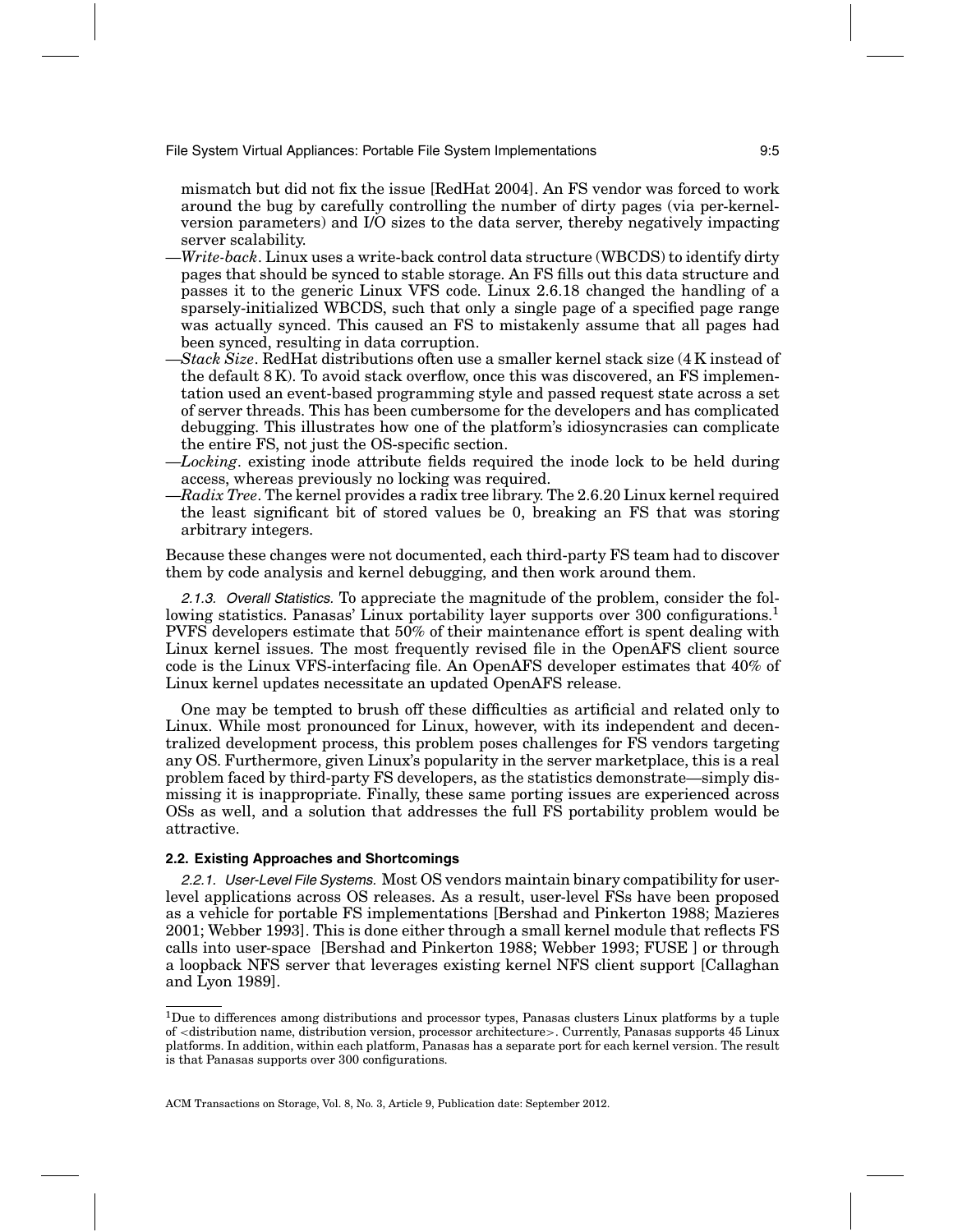User-level FSs are not sufficient, for several reasons. First, a user-level FS solution would provide no help for existing kernel-level FS implementations. Second, user-level FSs still depend on the kernel to provide low-level services such as device access, networking, and memory management. Changes to the behavior of these components will still affect a user-level FS. For instance, the Memory Pressure example in Section 2.1 would not be solved by user-level FSs. Third, user-level FSs can deadlock since most OSs were not designed to robustly support a user-level FS under low-memory situations [Mazieres 2001]. Such deadlocks can be avoided by using a purely eventdriven structure, as the SFS toolkit [Mazieres 2001] does, but at the cost of restricting implementer flexibility. FUSE was accepted into the Linux kernel only after disallowing writeable memory mappings. These constraints affect the FS's semantics. Fourth, when using interfaces not explicitly designed for user-level FSs, such as NFS loopback, user-level FS semantics are limited by the information (e.g., no close calls) and control (e.g., NFS's weak cache consistency) available to them. Fifth, user-level FSs provide no assistance with user-space differences, such as shared library availability and OS configuration file formats and locations.

Rump allows the execution of unmodified NetBSD kernel file systems in user-space, by reimplementing the necessary internal OS interfaces in user-space [Kantee 2009]. This was previously performed by Thekkath et al. [1994] to accurately model storage system performance and was suggested by Yang et al. [2006] but considered too burdensome. Because this approach essentially adds a library on top of existing user-space support, it suffers from all but the first of the user-level file system deficiencies. Furthermore, although rump accommodates unmodified kernel-level file systems, it does so at a cost: reimplementing the internal OS interfaces that file systems rely on. These interfaces are much broader than the VFS interface. To achieve inter-OS operability, this reimplementation must be performed for each OS and OS version. Also, conflicts between kernel and user-space interfaces can pose problems. For example, rump's NFS server required modification due to conflicts between the kernel and user-space RPC portmapper and NFS mount protocol daemon.

2.2.2. Language-Based Approaches. FiST [Zadok and Nieh 2000] provides an alternative to portable FS implementation, via a specialized language for FS developers. The FiST compiler generates OS-specific kernel modules. Given detailed information about all relevant kernel-level interfaces, updated for each OS version, FiST could address interversion syntax changes. But, FiST was not designed to offer assistance with policy and semantic changes. Also, a specialized language is unlikely to be adopted unless it is expressive enough to address all desirable control, which is far from a solved problem. FS developers are also unlikely to adopt such a specialized language.

Coccinelle [Padioleau et al. 2008] is a program transformation tool that automatically updates Linux device drivers after API changes. While Coccinelle could handle some of the interface syntax changes that we described, like FiST, it would be unable to mitigate the policy and semantic problems. The latter are OS design artifacts that require much more intrusive FS changes.

2.2.3. Software Engineering Approaches. The software engineering community has studied the general problem of variability management. Software product lines (SPL) [Clements and Northrop 2001] is a technique that advocates a disciplined approach to finding and reusing common functionality and interfaces among related products. In a single vendor environment, or when multiple vendors agree on a common interface, SPL can be effective.

Unfortunately, different OS vendors (and even different releases of the same OS) have failed to agree on a common, comprehensive VFS interface. Different design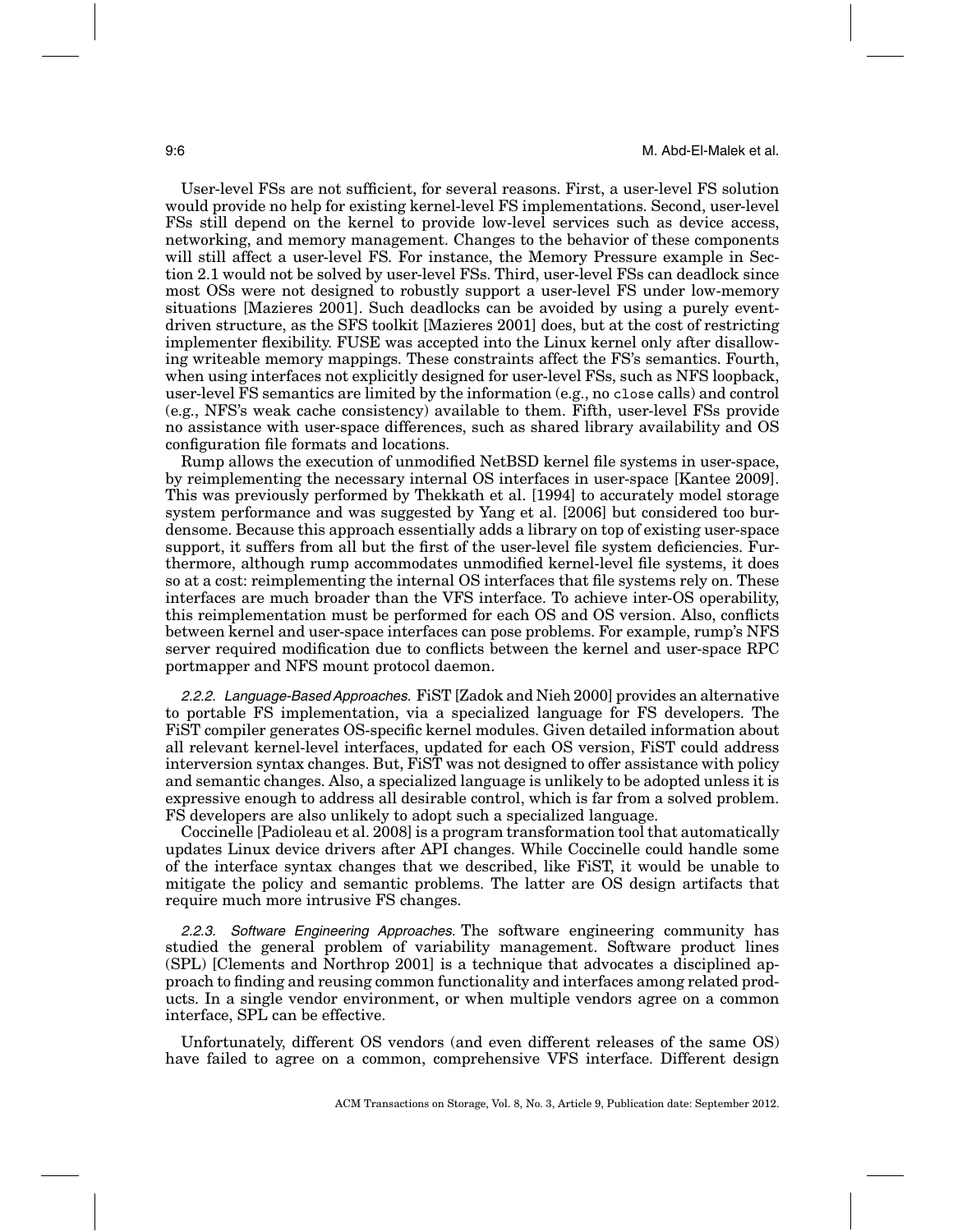choices, backward compatibility, and tight coupling to other changing OS components (e.g., the virtual memory subsystem) mean that the differences in OSs' VFS interfaces and syntax are here to stay. Overcoming policy and semantic differences is even more challenging. Some differences (e.g., Section 2.1's Stack Size example) arise from entirely non-FS-related OS design choices.

# **2.3. Virtualization**

Virtualization is a technique for providing, and possibly sharing, a system or component interface that is potentially different from the underlying resources' interface [Rosenblum 2004; Smith and Nair 2005]. Depending on the resource, different types of virtualization are possible; for example, virtualization can occur at the hardware, storage, network, or process levels. In this article, we use *virtualization* to refer to machinelevel virtualization: the ability to concurrently execute multiple OSs on a physical machine [Borden et al. 1989]. Each OS executes in an isolated virtual machine (VM), observing a hardware interface that is identical or similar to the underlying hardware interface [Rosenblum 2004].

Architecturally, there are two virtualization approaches: native or hosted. In native virtualization, a hypervisor directly executes on hardware. VMs run on top of the hypervisor. In hosted virtualization, the hypervisor and VMs execute inside normal processes in a host OS that is directly executing on hardware. The two approaches trade off robustness, performance, and ease of deployment.

The FSVA design is independent of which virtualization approach is used. Consequently, the user OS may be executing either in a VM or directly on hardware. The rest of this article will use the generic term "user OS" that is applicable in both scenarios. In contrast, the FSVA always executes in a VM. To reflect our prototype, figures use the native virtualization architecture.

Some of the features we describe are only applicable for native virtualization. For example, hosted virtualization does not support host OS migration; hence our discussion of migrating the user and FSVA VM pair is only applicable for native virtualization.

# **2.4. FSVAs = VM-Level FSs**

The FSVA approach promoted here is similar in spirit to user-level FSs. As before, a small FS-agnostic proxy is maintained in the kernel. But, instead of a user-level process, the proxy allows the FS to be implemented in a dedicated VM. This approach leverages virtualization to address the compatibility challenges discussed above. In contrast to user-level FSs, FSVAs support legacy FS implementations and permit an FS to use OS-specific functionality (e.g., RDMA) while still supporting multiple OSs. Furthermore, FSVAs fully isolate the FS from user OSs and thus overcome the policy and semantic challenges described in Section 2.1.

Figure 2 illustrates the FSVA architecture. User applications run in a user's preferred OS.<sup>2</sup> An FS implementation executes in a VM running the FS vendor's preferred OS. In the user OS, an FS-independent proxy registers as an FS with the VFS layer. The user OS proxy sends all VFS calls to a proxy in the FSVA that sends the VFS calls to the actual FS implementation. The two proxies translate to/from a common VFS interface and cooperate to maintain OS and VM features such as a unified buffer cache (Section 3.2) and migration (Section 3.3).

Using an FSVA, an FS developer can tune and debug her implementation to a single OS version without concern for the user's particular OS (version). The FS will be insulated from both kernel- and user-level differences in user OSs, because it interacts

 $2$ The FS in an FSVA may be the client component of a distributed FS. To avoid client/server ambiguities, we use "user" and "FSVA" to refer to the FS user and VM executing the FS, respectively.

ACM Transactions on Storage, Vol. 8, No. 3, Article 9, Publication date: September 2012.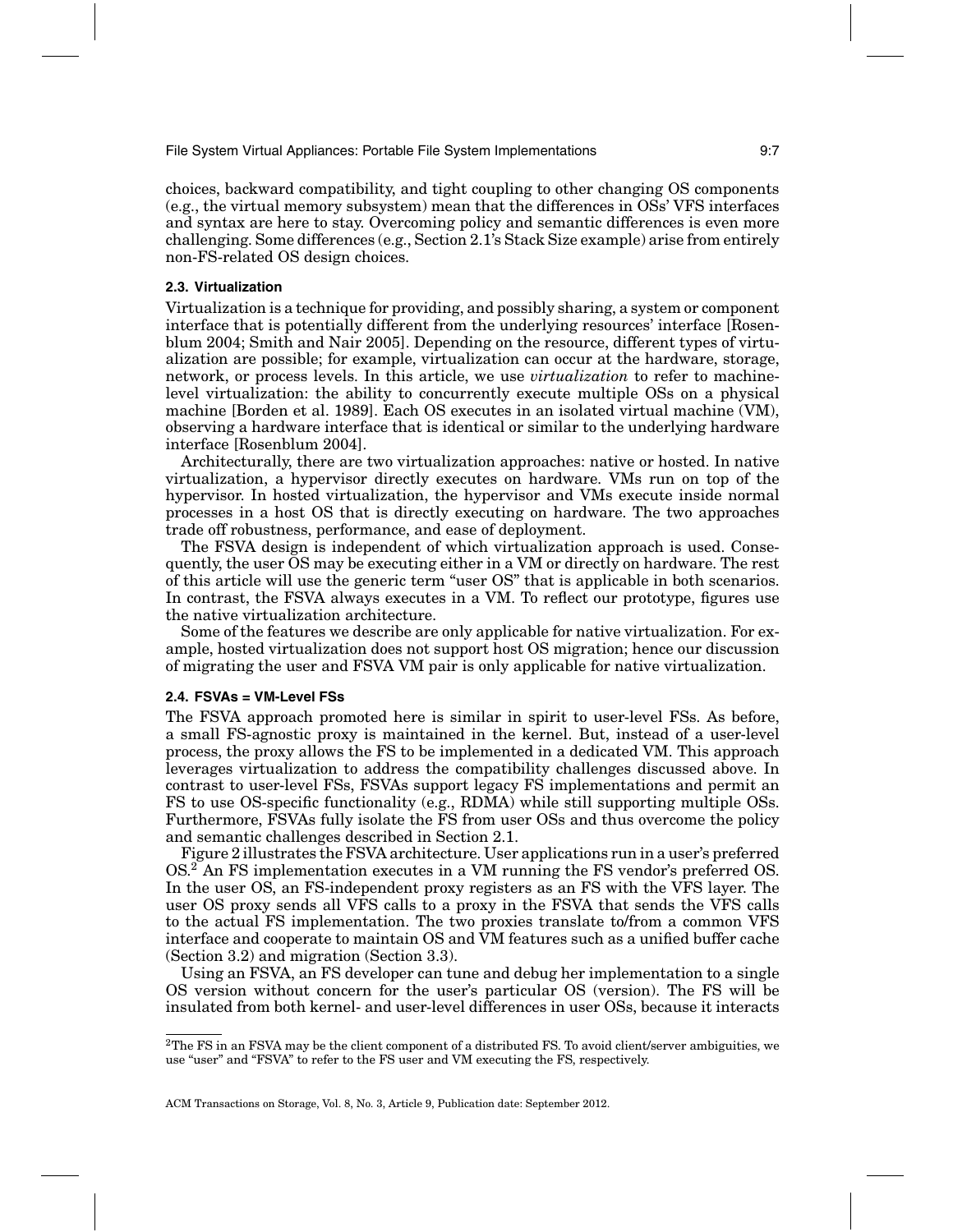

Fig. 2. FSVA architecture. An FS and its optional management applications run in a dedicated VM. An FS-agnostic proxy running in the client OS and FSVA pass VFS calls via an efficient IPC transport.

with just the one FSVA OS version. Even issues like the poor handling of memory pressure and write-back can be addressed by simply not using such a kernel in the FSVA—the FS implementer can choose an OS to suit the FS, rather than being forced to work with a user's chosen OS.

# **2.5. Viability**

For the FSVA approach to succeed, the FSVA interface must be stable. Otherwise, FSVAs would merely shift the location of the changing-interfaces problem. Towards that end, we designed a minimal FSVA interface. Since the majority of interface and policy changes occur in internal OS functionality (Section 2.1), rather than at the core VFS interface, we expect FSVA interface stability to be possible. NFS provides a successful model of a constant FS interface that has enjoyed wide OS support—though, as discussed in Section 2.2, it is inadequate for our purposes.

The user OS and FSVA proxies are dependent on the hypervisor interface. Consequently, a proliferation of hypervisors could make it difficult for OS vendors to support the proxies for every hypervisor. Fortunately, there are only a few widely-used hypervisors. Furthermore, the hypervisor-specific code is a quarter of the user OS and FSVA proxies (about 2200 SLOC, as measured by SLOCCount). Given the necessarily thin hypervisor interface, it is unlikely that the hypervisor-interfacing RPC code will significantly change over time. Thus, we believe it is reasonable to expect OS vendors to support common hypervisors.

FSVAs do not preclude an FS developer from porting the FS to a different OS or OS version. Indeed, he/she might still do so to get new features, for improved performance, or for OS bug fixes. But, FSVAs enable such porting to occur at the FS developer's pace, not at the users' pace. The FS developer can skip porting to most OSs and select a new stable OS or OS version when desired.

# **3. DESIGN**

This section describes an FSVA design intended to achieve the following goals.

- —*No FS changes for correctness*. To simplify adoption and deployment, FS developers should not have to modify their FS to run in an FSVA. But, although changes are not required for correctness (to maintain FS semantics), we allow optional FS changes in order to gain performance.
- —*Generality*. The FSVA interface should be OS- and FS-agnostic. It should not make assumptions about OS internals or FS behavior.
- —*Maintain OS and VM features*. They should support existing user OS features such as a unified buffer cache, and memory mapping. Applications should not be aware of the FSVA separation. Existing virtualization features such as migration, checkpointing, and performance isolation should not be adversely affected.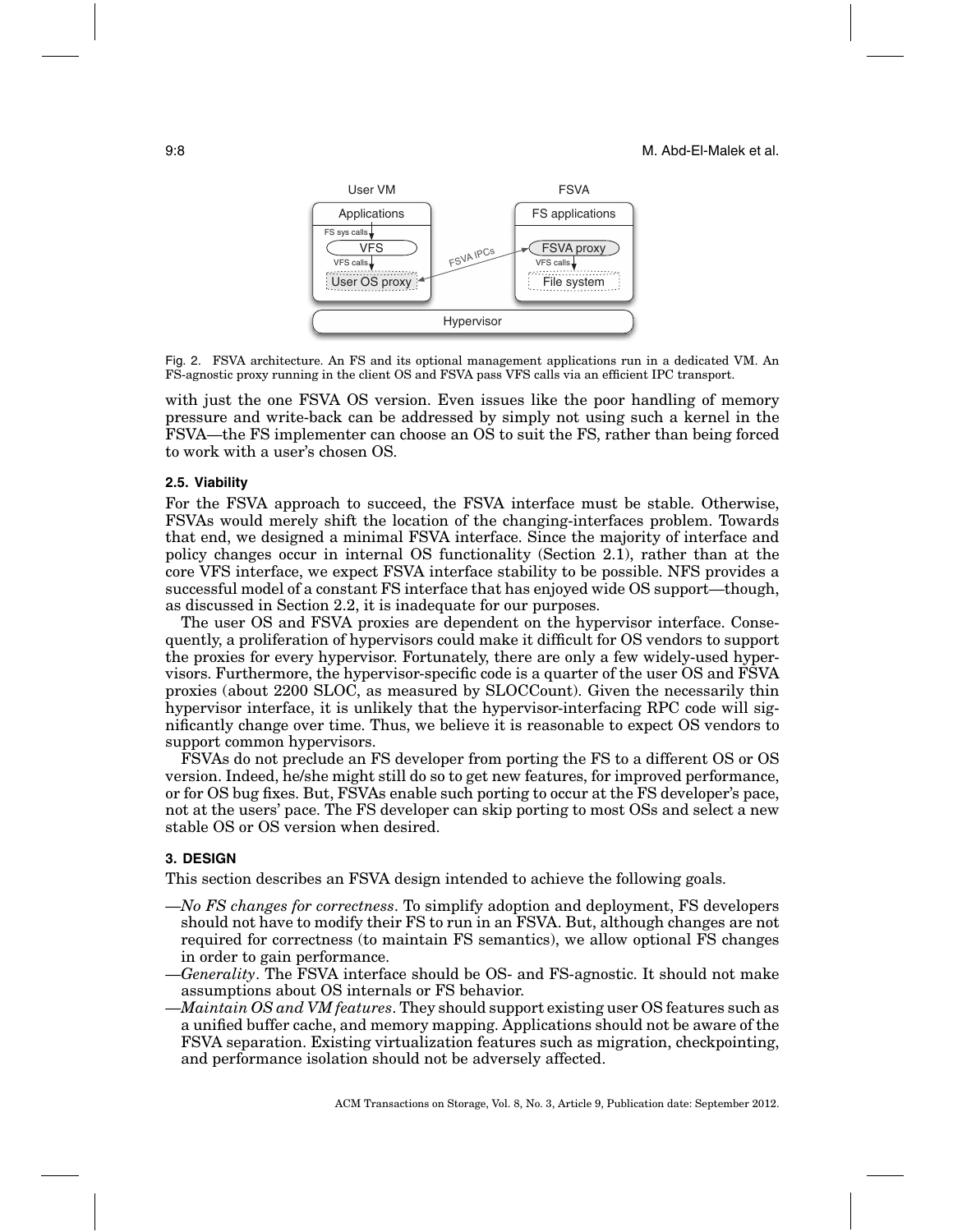Table I. The FSVA Interface

Most of the calls correspond to VFS calls, with the exception of three RPCs that support migration and a unified buffer cache.

| Type                            | Operations                                                                                |  |  |  |  |  |
|---------------------------------|-------------------------------------------------------------------------------------------|--|--|--|--|--|
| Mount                           | mount, unmount                                                                            |  |  |  |  |  |
|                                 | Metadata getattr, setattr, create, lookup, mkdir, rmdir, link, unlink, readdir, truncate, |  |  |  |  |  |
|                                 | rename, symlink, readlink, dirty_inode, write_inode                                       |  |  |  |  |  |
| File ops                        | open, release, seek                                                                       |  |  |  |  |  |
| Data                            | read, write, map_page, unmap_page                                                         |  |  |  |  |  |
| Misc.                           | dentry_validate, dentry_release, flush, fsync, permission                                 |  |  |  |  |  |
| UBC                             | invalidate_page, evict_page                                                               |  |  |  |  |  |
| <b>Migration</b> restore_grants |                                                                                           |  |  |  |  |  |

—*Minimal OS and VMM changes*. To encourage OS vendor adoption, the user OS and FSVA proxies should require few changes to the OS. Similarly, any VMM changes should be minimal.

—*Efficiency*. FSVAs should impose minimal overheads.

Together, these goals allow FS developers to use FSVAs, knowing that the OSmaintained proxies will work for them, without being required to change their FS or the OS within which they implement it. (They may choose to make changes, for efficiency, but can rely on unchanged FS semantics.) These goals also serve to encourage adoption by users and OS and VMM vendors.

Two major design decisions follow from our goals. First, to maintain FS semantics for unmodified FSs, all VFS calls are passed from the user OS to the FSVA; by default, no user OS caching is performed (Section 3.1). Second, to maintain virtualization features in the presence of multiple user VMs, each user VM is given its own FSVA; FSVAs are not shared among user VMs (Section 3.3).

# **3.1. FSVA Interface**

3.1.1. VFS-Like Interface. Our goals dictate a VFS-like interface between the proxies: this is the most direct interface to existing FSs. Most Unix OSs have similar VFS interfaces, both in the operation types (e.g., open, create, write) and state (e.g., file descriptors, inodes, and directory entries). Consequently, the VFS interfaces in the two OSs will be similar and differences can be normalized by the proxies. In addition to VFS operations, the interproxy interface includes calls to support a unified buffer cache and migration. Table I lists the FSVA interface (see Section 4.1).

What has been left out of the FSVA interface is notable: virtual memory interactions, data and metadata caching, device access, memory allocation, locking, preemption policy, and threading. It is precisely these aspects that change most across OSs and OS versions and cause the most grief for FS developers. The spartan FSVA interface ensures that it can remain constant among OSs and across OS revisions. The limited FSVA interface does not constrain the functionality of the user OSs or the FS. OS developers are free to change internal OS interfaces and implementation, as long as they maintain the proxies.

3.1.2. Passing all VFS Calls. Our goal of a generic architecture that maintains FS semantics for unmodified FSs precludes any FS-independent user OS caching. Although avoiding calls into the FSVA (e.g., read hits and write-backs) would improve performance, embedding such functionality in the user OS proxy decreases generality and couples the FSVA and user OSs. For example, many FSs carefully manage write-back policies to improve performance and achieve correctness—if the user OS performed write-back caching without giving control to the FSVA, it would lose this control and face issues such as the memory pressure and write-back issues described in Section 2.1.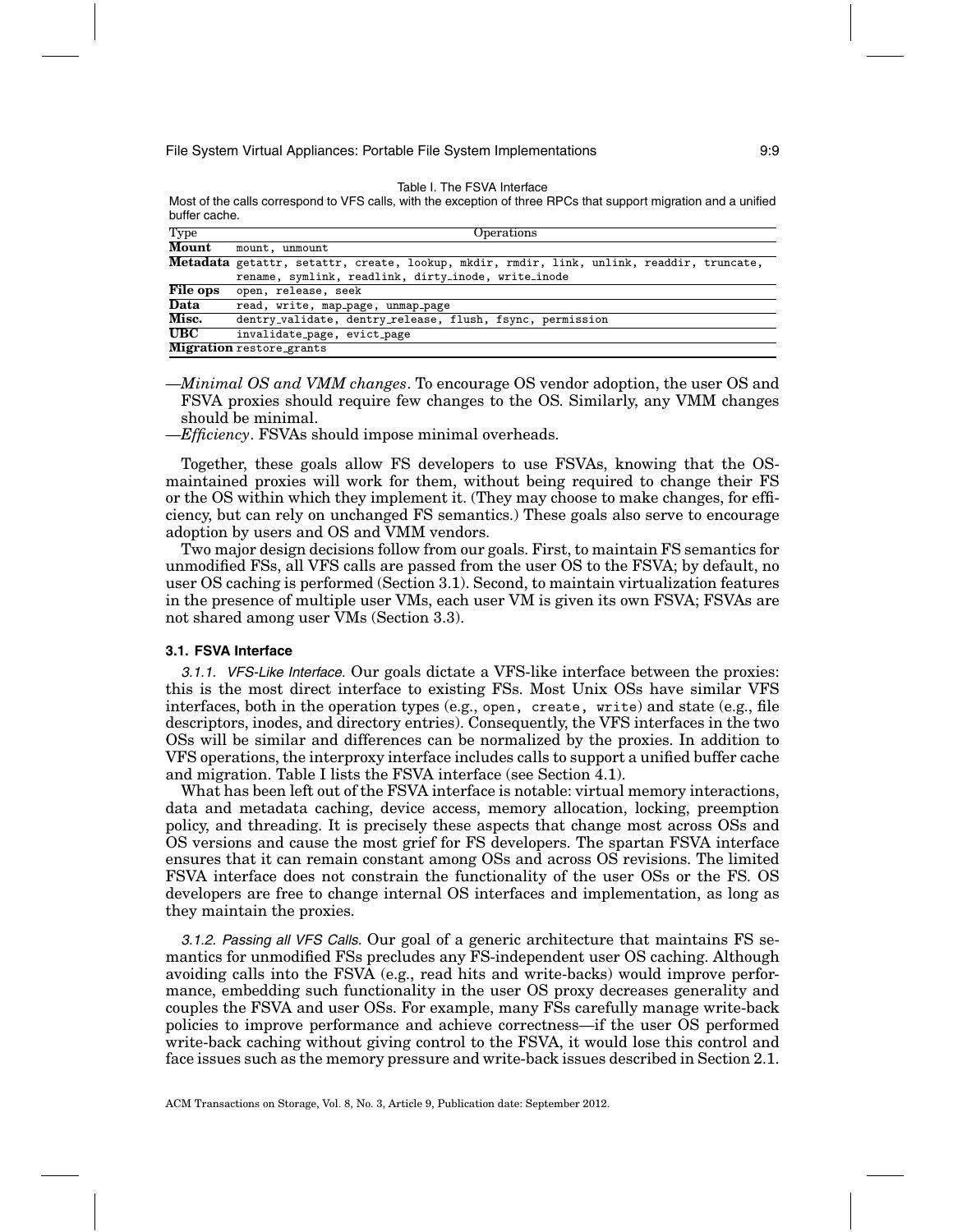Such user OS proxy write-back would also break consistency protocols, like NFS, that require write-through for consistency or reliability. Similar problems arise for read caching in the user OS proxy; callback schemes would be needed for consistency, unless shared memory were used; but a shared memory metadata cache would force the two OSs to use a common format for their cached metadata, requiring intrusive OS changes.

Thus, for correctness (i.e., maintaining FS semantics), all VFS calls are sent to the FSVA by default. But, FSVA-optimized FSs can choose to override this behavior for performance reasons. For example, Section 4.4 discusses how letting the user OS handle the permission access control VFS call can make a significant performance improvement without affecting FS semantics.

#### **3.2. Maintaining OS Features**

3.2.1. Metadata Duplication. Many OS components expect in-memory file metadata such as inodes or directory entries (e.g., for open files or executing programs). Therefore, the user OS proxy creates those data structures in the user OS. The FSVA will also contain metadata, to support the FS and FSVA OS operations. Thus, metadata exists in both OSs. Note that the user OS metadata is minimal: the user OS proxy creates basic inodes and directory entries, but any FS-specific extra metadata (e.g., block allocation maps) is stored only in the FSVA. This follows from the FS-agnostic FSVA design—the proxies are not aware of FS-specific metadata.

Metadata duplication can be avoided through invasive OS changes to wrap metadata access. But, practically, this would complicate the adoption of the user OS proxy by OS vendors. Given that inodes and directory entries are small data structures, we opted for duplication. As we describe in the following, data pages are not duplicated.

For distributed FSs with cache consistency callbacks, a user OS might contain stale metadata. For example, an open file's attributes may be updated in the FSVA through a cache consistency callback. But, this inconsistency will not be visible to the user application. OSs already call into the FS in response to application operations that require up-to-date metadata. This will cause the user OS proxy to retrieve the updated metadata from the FSVA.

3.2.2. Unified Buffer Cache. Early Unix OSs had separate caches for virtual memory pages and file system data. This had data and control disadvantages. First, disk blocks were sometimes duplicated in both caches. Second, the lack of a single eviction policy led to suboptimal cache partitioning. Unified buffer caches (UBCs) fix both problems [Gingell et al. 1987; Silvers 2000]. A single cache stores both virtual memory pages and FS data, avoiding copies and enabling a single eviction policy.

An analogous problem exists for FSVAs: separate caching between the user OS and FSVA OS. Without extensive OS changes, we cannot coalesce the two OSs' caches into a single cache—the OSs have different data structures and expect exclusive access to hardware (e.g., in order to read and set page access bits). Instead, we maintain the illusion of a single cache by using shared memory (to avoid data copies) and by coupling the two caches (to obtain a single eviction policy). The user OS and FSVA proxies maintain this illusion transparently to the two OSs.

Providing a single eviction policy is complicated since each OS has its own memory allocation needs and knowledge. On one hand, since applications execute in the user OS, the user OS allocates virtual memory pages and is aware of their access frequency. On the other hand, since I/O is performed in the FSVA (both in response to user requests and due to FS features such as read-ahead and write-back), the FSVA allocates FS buffer pages and is aware of their access frequency.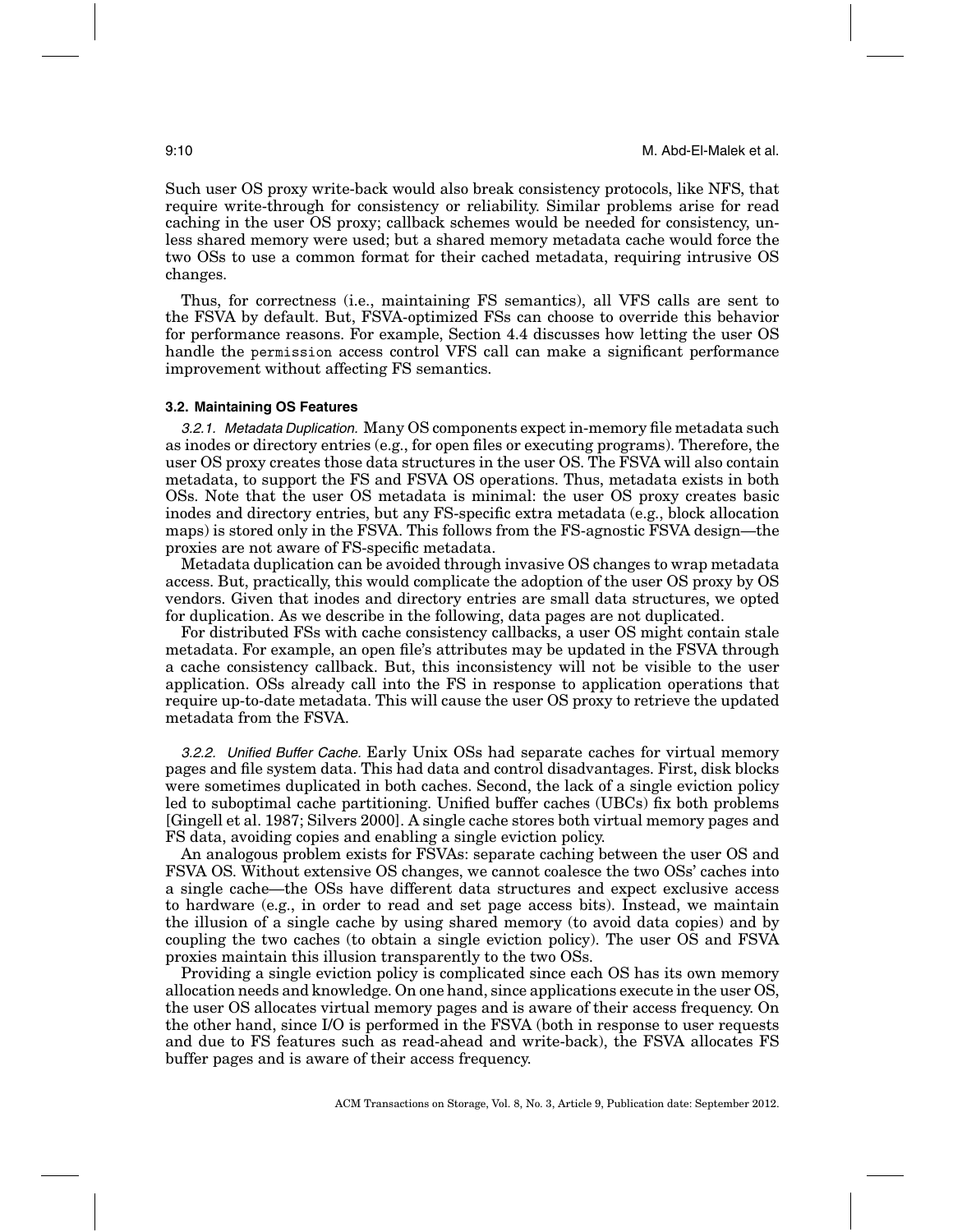The semantic gap between the two caches can be bridged by informing one of the OSs of the other OS's memory allocations and accesses. To cleanly support multiple FSVAs and to preserve the user OS's cache eviction semantics and performance, we chose to inform the user OS of the FSVA's memory allocations and accesses. Thus, the user OS controls the eviction policy.

The FSVA proxy registers callbacks with the FSVA buffer cache's allocation and access routines. When the FSVA proxy observes that a new page is inserted into the buffer cache, it makes a hypercall to grow the FSVA by a single page. On every response to the user OS, the FSVA proxy piggybacks page allocation and access information. On receiving a page allocation message, the user OS proxy returns a page to the hypervisor, thereby balancing the memory usage among the OSs. Furthermore, the user OS proxy allocates a *ghost page* [Ebling et al. 1994; Patterson et al. 1995] in its UBC. Conceptually, the ghost page is an entry in the UBC's LRU lists that lacks a physical backing page.

On receiving a page access message, the user OS proxy calls the OS's "page accessed" function to update the ghost page's location in the OS's LRU lists. Thus, the ghost page serves as a placeholder in the user OS's UBC for the FSVA's buffer cache page. When the user OS later decides to evict this ghost page, the user OS proxy grows by a page, informs the FSVA that it should decrease its buffer cache by a corresponding page, and the FSVA returns a page to the hypervisor. The net result is a coupling of the two OSs' UBCs and a single inter-VM cache eviction policy.

The inter-VM UBC serves to optimally size the two VMs' memory sizes, based on the virtual memory workload in the user OS and the buffer cache workload in the FSVA. Note that VM ballooning [Waldspurger 2002] and page deduplication [Waldspurger 2002] are orthogonal to inter-VM UBC—these mechanisms contain heuristics for deciding on an optimal VM size, while our inter-VM UBC algorithm uses the user OS's specific UBC cache eviction policy.

Our design choice of a single FSVA per user VM (Section 3.3) greatly simplifies the UBC design. In a shared FSVA design, properly attributing page allocations and accesses to a specific user is complicated by concurrent requests and latent FS work, such as write-back and read-ahead. The FSVA OS and FS would require modifications to ensure proper attribution.

## **3.3. Maintaining VM Features**

3.3.1. One User OS per FSVA. A fundamental FSVA design decision is whether to share an FSVA among multiple user VMs. Sharing a single FSVA among multiple user VMs decreases overhead: common inter-VM FS metadata and data would be automatically shared, the number of any cache consistency callbacks would be reduced (e.g., for AFS), greater batching opportunities would exist, and there would exist potential for better CPU cache locality. Indeed, POFS and XenFS use this single FS server approach [Pfaff 2007; Williamson 2009].

There is a well-known tension between sharing and isolation. A consequence is that the sharing opportunities provided by a single-FSVA design do not come for free. A single FSVA complicates a unified buffer cache (Section 3.2), performance isolation, and user VM migration (Section 3.3). Therefore, to maintain OS and virtualization features in the presence of multiple user VMs, each user VM is given its own FSVA; FSVAs are not shared among user VMs. We now describe in detail how a shared FSVA would complicate maintenance of OS and virtualization features.

3.3.2. Resource Accounting. Virtualization provides coarse-grained physical resourcesharing among users. This low-level sharing avoids the performance crosstalk that plagues OS-level resource multiplexing [Barham et al. 2003]. Coarse-grained physical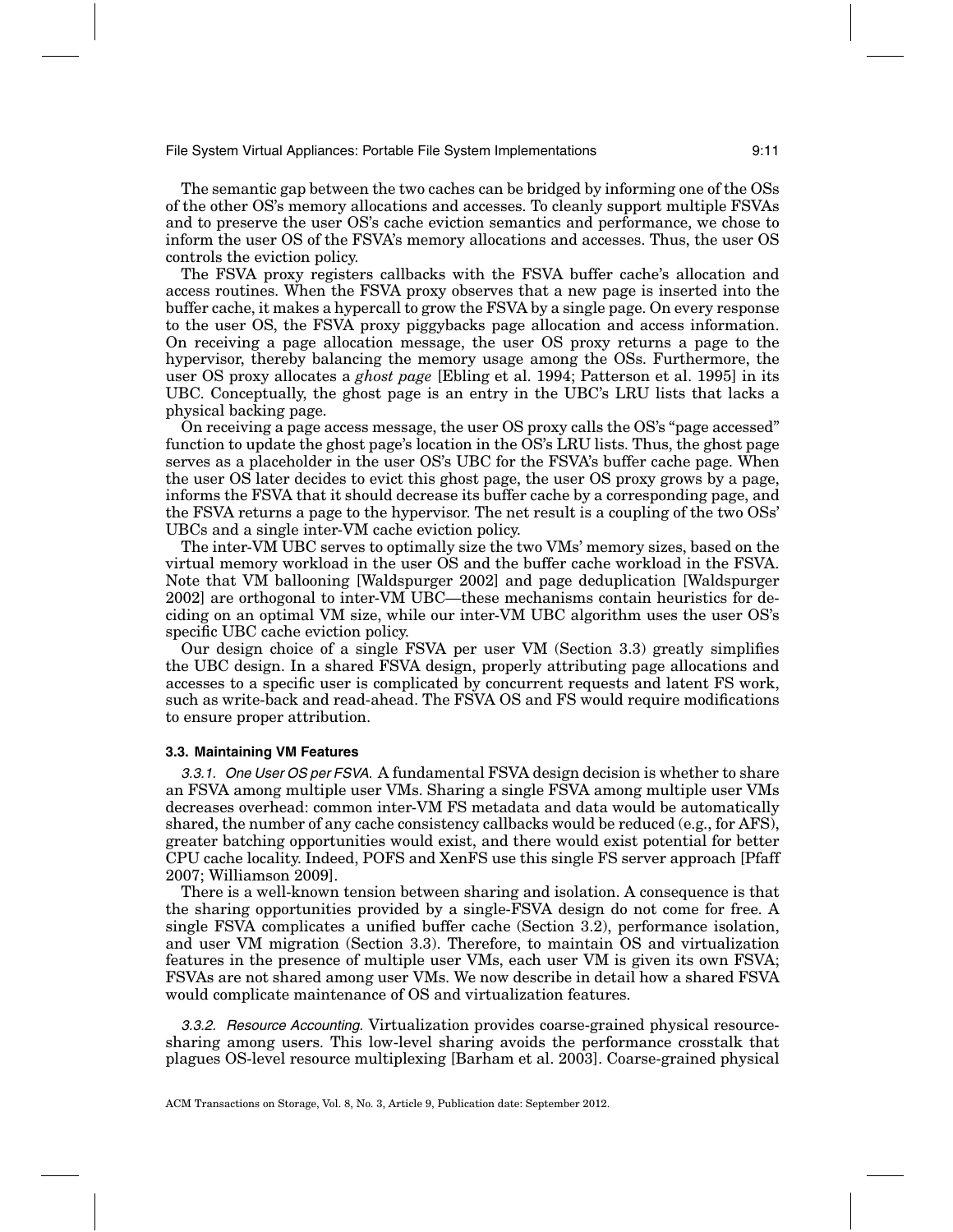resource-sharing also simplifies per-VM resource-accounting, enabling flexible scheduling policies and accurate billing (e.g., in a shared data center).

When a user has one or more FSVAs, resource usage in the FSVAs should be charged to the user VM. This allows an administrator to continue setting a single coarse-grained resource policy for user VMs. Logically, the user VM and its FSVAs form a single unit for the purpose of resource-accounting.

Associating only a single user OS per FSVA simplifies resource-accounting. If multiple users share an FSVA, the hypervisor would not be able to map FSVA resource utilization to user VMs. Instead, the FSVA would itself have to track per-user resource usage and inform the hypervisor. For shared block or network driver VMs [Fraser et al. 2004], tracking per-user resource usage is viable, owing to the small number of request types and their fairly regular costs [Gupta et al. 2006]. But, FSVAs provide a much richer interface to users; there are many VFS operation types and an operation can have significantly varying performance costs (e.g., reads that hit or miss in cache). Latent OS work (e.g., cache pressure causing a previously written dirty page to be sent to the server) further complicates OS-level resource accounting. Also, any DoS-like activity (e.g., opening a large number of files) only harms the one user OS. Thus, our design of one user OS per FSVA simplifies resource accounting by leveraging the hypervisor's existing coarse accounting mechanisms.

3.3.3. Migration. One feature of virtualization is the ability to migrate VMs without OS or application support. In addition, live migration minimizes VM downtime, reducing interference to user applications [Clark et al. 2005]. If a VM relies on another VM for a driver [Fraser et al. 2004], the VM's driver connection is reestablished to a driver VM in the new physical host. This is relatively simple since driver VMs are mostly stateless and provide idempotent operations.

FSVAs complicate migration. In contrast to driver VMs, FSVAs can contain large state on behalf of a user VM and the FSVA interface is nonidempotent. To allow unmodified FSs running in an FSVA to support migration, we migrate an FSVA along with its user VM. This approach leverages VM migration's existing ability to transparently move VMs. Since some FS operations are nonidempotent, care must be taken to preserve exactly-once semantics. Another complication is that shared memory pages (e.g., for the request/response ring and memory-mapped I/O) will likely have different physical page mappings after migration. To address these two issues, the user OS and FSVA proxies transparently restore the shared memory mappings and retransmit any pending requests and responses that were lost during the IPC layer teardown. Moreover, we retain live migration's low downtime by synchronizing the two VMs' background transfer and suspend/resume. More details are available in Abd-El-Malek et al. [2009].

Having only a single user OS per FSVA simplifies migration. In contrast, a shared FSVA would require FS involvement in migrating private state belonging to the specific user OS being migrated. Additionally, for distributed FSs with stateful servers, the server would need to support a client changing its network address. This would likely require server modifications. By migrating the unshared FSVA, our approach leverages the existing migration feature of retaining IPs, thereby requiring no server changes.

## **3.4. Limitations**

3.4.1. Out-of-VFS-band State. The FSVA design fails to capture out-of-VFS-band FS state. For example, NFSv4 uses Kerberos authentication. With Kerberos, a user runs a program to obtain credentials, which are stored in /tmp on a per-process-group basis. The NFSv4 VFS handlers retrieve those Kerberos credentials. To preserve the applications' authentication semantics, the use of Kerberos authentication in NFSv4 requires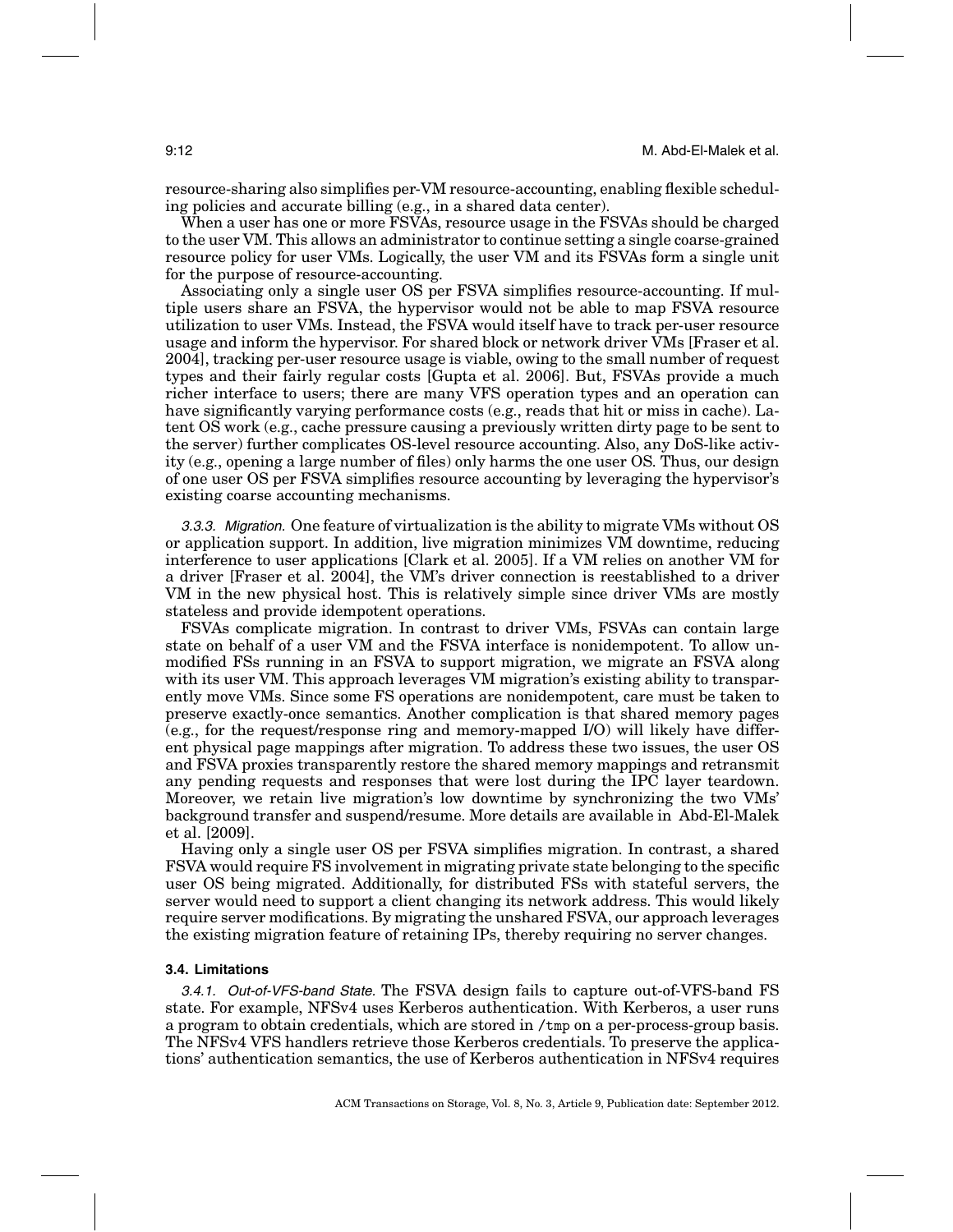the credentials to be copied from the user OS to the FSVA. Since Kerberos is also used by other FSs, the user OS and FSVA proxies should probably be Kerberos-aware. However, the general problem of out-of-VFS-band state requires FS cooperation.

3.4.2. Incompatible FS Semantics. A semantic mismatch exists if the user and FSVA OSs have incompatible VFS interface. For example, connecting a Unix FSVA to a Windows user OS brings up issues with file naming, permission semantics [Watson et al. 2001], and directory notifications. So we envision a single FSVA interface for every OS type. This article focuses on an FSVA interface for Unix OSs, which tend to share similar VFS interfaces [Kleiman 1986] and POSIX [Eifeldt 1997] semantics. It may be possible to create a superset interface to support both Windows and Unix users [Eisler et al. 2007], but this is beyond our scope.

3.4.3. Memory Overhead. There is memory overhead for an FSVA, due to an extra OS and metadata duplication. Since the FS vendor is likely to use only a small subset of the OS, and they distribute a single FSVA, it is feasible for them to fine-tune the OS leading to a small OS image. Nevertheless, the FSVA architecture may not be appropriate for environments with severe memory pressure. Section 5.5 quantifies this memory overhead.

3.4.4. Reliability. FSVAs introduce a new failure mode: an FSVA crash. But, FS developers will likely choose a stable FSVA OS (version) that is stripped of unnecessary kernel- and user-level functionality. Furthermore, the freed-up maintenance resources allow greater testing for the FSVA OS, leading to greater reliability.

## **4. IMPLEMENTATION**

We used the Xen hypervisor [Barham et al. 2003] for our FSVA prototype. To demonstrate FS portability, we implemented the user OS and FSVA proxies for two different Linux kernels: 2.6.18 (released in September 2006) and 2.6.28 (released in December 2008). We also implemented the FSVA proxy for NetBSD 5.99.5—but that port currently lacks UBC and migration support. We are also currently working on a VMware port.

An FSVA runs as an unprivileged VM. The IPC layer closely resembles Xen's block and network drivers' IPC layers, consisting of a shared memory region (containing an asynchronous I/O ring of requests and responses) and an event notification channel (for inter-VM signaling).

Most of our code is implemented in user OS and FSVA kernel modules. But, we had to make a number of small changes to Linux and Xen. First, to allow applications to memory-map FSVA pages, we modified the Linux page fault handler to call the user OS proxy when setting and removing page table entries that point to an FSVA page. Xen requires a special hypercall for setting user-space page table entries that point to another VM's pages. Second, to support a unified buffer cache, we added hooks to the kernel's buffer cache allocation and page-accessed handlers. We also modified the writeback code as described in Section 4.2. Third, to support migration, we modified the hypervisor to zero out page table entries that point to another VM at migration time. In total, these three changes constituted less than 100 SLOC.

A user OS proxy is instantiated for each FSVA. This is similar to how a local FS such as ext2 can be mounted multiple times for different devices. The proxies are unaware of each other—they do not share state or communicate with each other.

The Linux user OS and FSVA proxies contain ∼5300 and ∼3500 SLOC, respectively, as measured by SLOCCount. Of the sum, ∼2200 SLOC belong to the migrationsupporting IPC layer, and ∼700 SLOC belong to the UBC code. As a reference point, the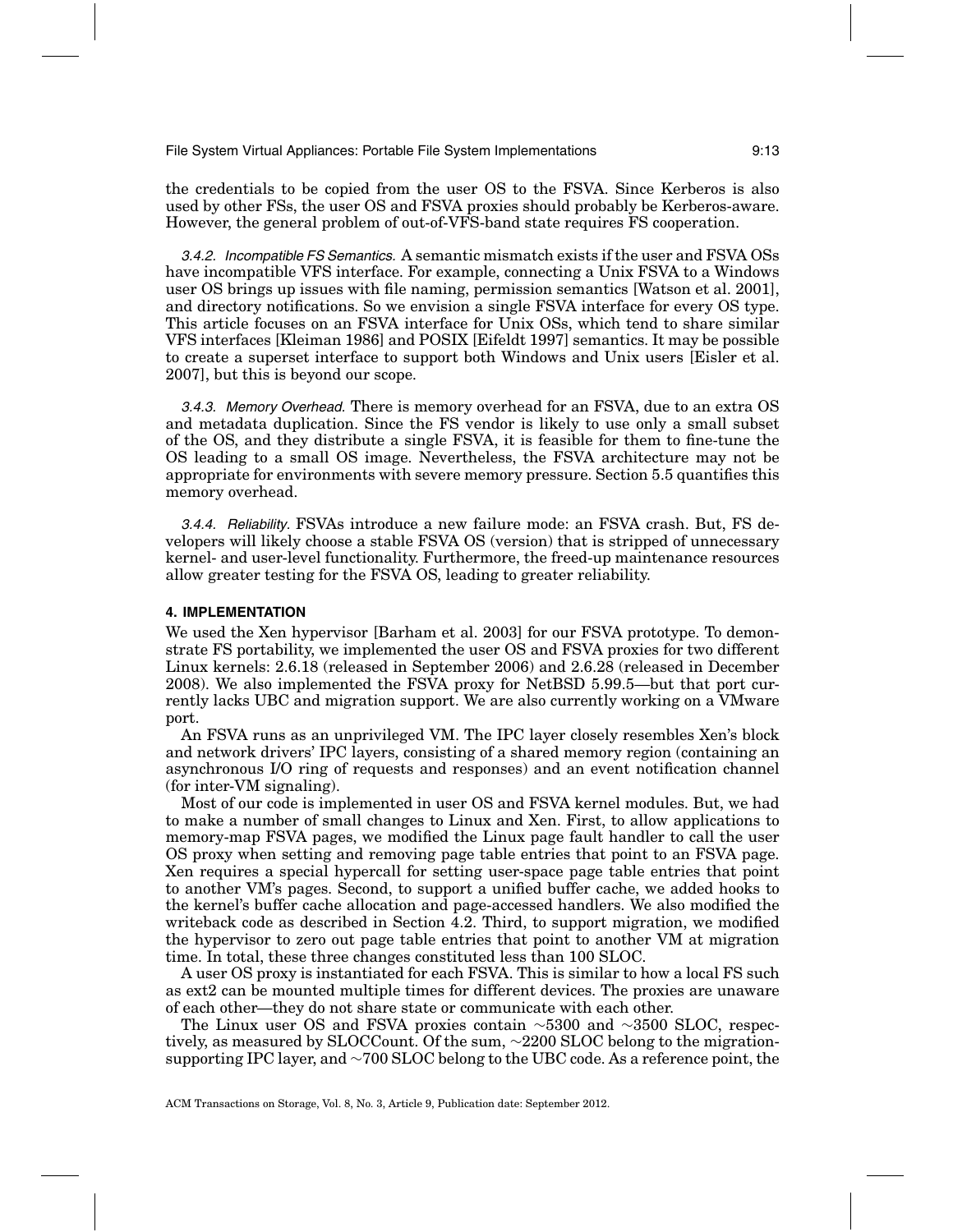Linux NFSv3 client code is ∼13,000 SLOC. The NetBSD FSVA proxy contains ∼2500 SLOC—recall it currently lacks UBC and migration support.

## **4.1. Interproxy Interface**

For performance reasons, the two VMs communicate using efficient inter-VM communication mechanisms. Hypervisors usually provide two such mechanisms: shared memory and event notification. FSVAs use these mechanisms to implement inter-VM IPC. Control is signaled via event notification. A shared memory region contains a ring with fixed-size request and response structures containing the VFS arguments and responses. In addition to that space, regular and memory-mapped read and write operations dynamically map pages across VMs to eliminate memory copies. VFS operations with variable sized arguments, such as filenames, sometimes may use extra dynamically-shared pages to store their data. But this is uncommon, as the fixed-sized IPC slots contain a data array that is usually sufficient to contain most of the arguments (e.g., filenames up to 64 bytes).

The majority of VFS operations have a simple implementation structure. The user OS proxy's VFS handler finds a free slot on the IPC ring, encodes the operation and its arguments in a generic format, and signals the FSVA of a pending request via an event notification. Upon receiving the notification, the FSVA decodes the request and calls the FS's VFS handler. Responses are handled in a reverse fashion. To avoid deadlocks like those described in Section 2.1 and Section 2.2, the user OS proxy does not perform any memory allocations in its IPC path.

Table I lists the interface between the user OS and FSVA proxies. Most of the IPCs correspond to VFS calls such as mount, getattr, and read. As described in the following, there is also an IPC to support migration and two IPCs to support a unified buffer cache.

There are two types of application I/O: ordinary read/write and memory mapped read/write. For ordinary I/O, the application provides a user-space buffer. The user OS proxy creates a sequence of grants for the application buffer—each grant covers one page—using Xen's shared memory facility. No hypercalls are involved in this operation. The grants are then passed in the I/O IPC. The FSVA proxy maps the grants into the FSVA address space using Xen hypercalls, calls the FS to perform I/O directly to/from the buffer, unmaps the grants using Xen hypercalls, and sends the I/O response to the user. The user OS proxy then can recycle the grants. As an optimization, if less than 4 kb of data is read or written, data is copied back and forth using trampoline buffers—pages that are shared during bootstrap—as the cost of the shared memory hypercalls is not amortized over the small access size (see Section 5.4).

Memory mapped I/O is handled in a similar fashion, except that the roles of grant issuer and user are reversed. When an application memory access causes the OS page fault handler to read an FS page, the user OS proxy performs a map page IPC to the FSVA. In response, the FSVA proxy calls the FS to bring the relevant page into the buffer cache, pins the page, and returns a grant for the page. The user OS proxy then maps that grant into its buffer cache. The grant is unmapped once the user OS evicts the page.

## **4.2. Unified Buffer Cache**

To maintain a UBC, the user OS proxy must be notified of page allocations and accesses in the FSVA. We added hooks to Linux to inform the FSVA of these events. When either event occurs, the FSVA proxy queues a notification. A list of these notifications is piggybacked to the user OS proxy on the next reply.

Linux allocates buffer cache pages in only one function, making it simple for us to capture allocation events. For page access events, there are two ways in which a page is marked as accessed. First, when an FS looks up a page in the page cache, the search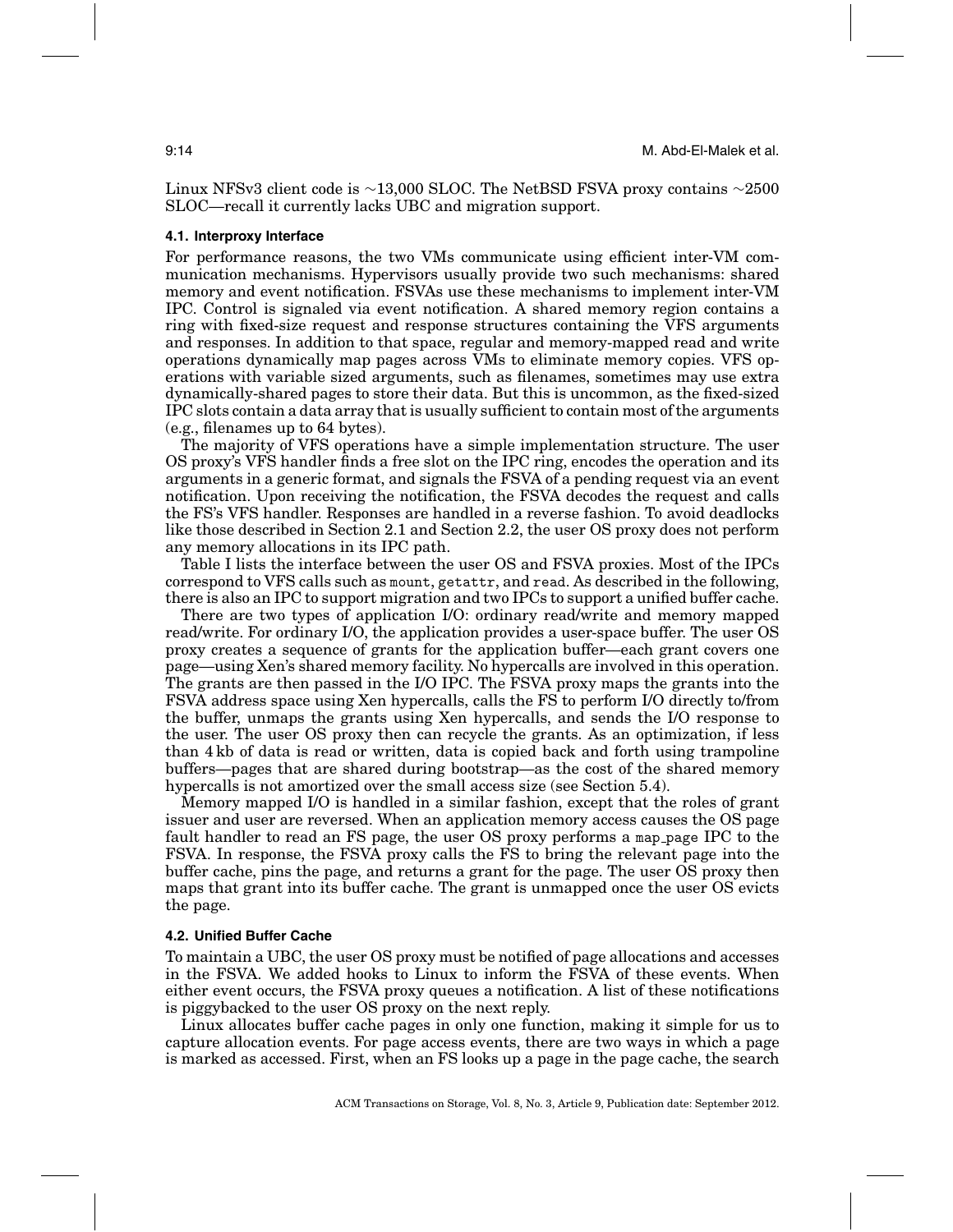function automatically marks the page as accessed in a kernel metadata structure. We added a hook to this function. Second, the memory controller sets the accessed bit for page table entries when their corresponding page is accessed. However, since all FSVA accesses to FS pages are through the search functions, we ignore this case. (Application access to memory mapped files will cause the user OS, not the FSVA, page table entries to be updated.)

A subtle UBC side-effect is that decreasing the number of FSVA-free pages affects the dirty page write-back rate. To maintain the same write-back behavior, we have modified the FSVA function that determines the write-back rate such that it uses the user OS's number of free pages; this value is piggybacked on every request.

While the majority of FSVA memory allocations occur in the buffer cache, metadata allocations (e.g., for inodes and directory entries) must increase the FSVA memory. Otherwise, the FSVA will evict buffer cache pages, decreasing performance. We continuously monitor the size of the Linux slab—where metadata is allocated—and grow (shrink) the FSVA as the slab grows (shrinks). The change in slab size is piggybacked on responses and the user OS changes its size accordingly.

## **4.3. Migration**

There are three steps to migrating a user-FSVA VM pair. First, the two VMs' memory images must be simultaneously migrated, maintaining the low unavailability of Xen's live migration. Second, given how Xen migration works, the user-FSVA IPC connection and the shared memory mappings must be reestablished. Third, in-flight requests and responses that were affected by the move must be reexecuted.

We modified Xen's migration facility to simultaneously copy two VMs' memory images. To maintain live migration's low downtime, we synchronize the background transfer of the two images and the suspend/resume events. Since the user VM depends on the FSVA, the user VM is suspended first and restored second.

When a VM is resumed, its connections to other VMs are broken. Thus, the user OS and FSVA proxies must reestablish their IPC connection and shared memory mappings. We use Xen's batched hypercall facility to speed up this process. A side-effect is that the FSVA proxy must maintain a list of all shared pages to facilitate this reestablishment. The user OS proxy performs a special restore grants IPC to retrieve this list from the FSVA.

When a user VM is resumed, its applications may attempt to access a memorymapped page whose mapping has not yet been restored. This access would cause an application segmentation fault. To avoid this, we modified the hypervisor migration code to zero out user VM page table entries that point to another VM. So, application attempts to access the page will cause an ordinary page fault into Linux, and the user OS proxy will block the application until the page's mapping is reestablished.

Because the user-FSVA IPC connection is broken during migration, in-flight requests and responses must be resent. To enable retransmission, the user OS retains a copy of each request until it receives a response. To ensure exactly-once IPC semantics, unique request IDs are used and the FSVA maintains a response cache. Read operations are assumed to be idempotent and hence the response cache is small. The FSVA garbage collects a response upon receiving a new request in the request ring slot corresponding to that response's original request.

#### **4.4. Reducing Communication Overhead**

Our design goal of supporting unmodified FSs does not come for free. It forces all VFS calls to be sent to the FSVA. In turn, FSVA performance is highly dependent on the IPC layer's performance.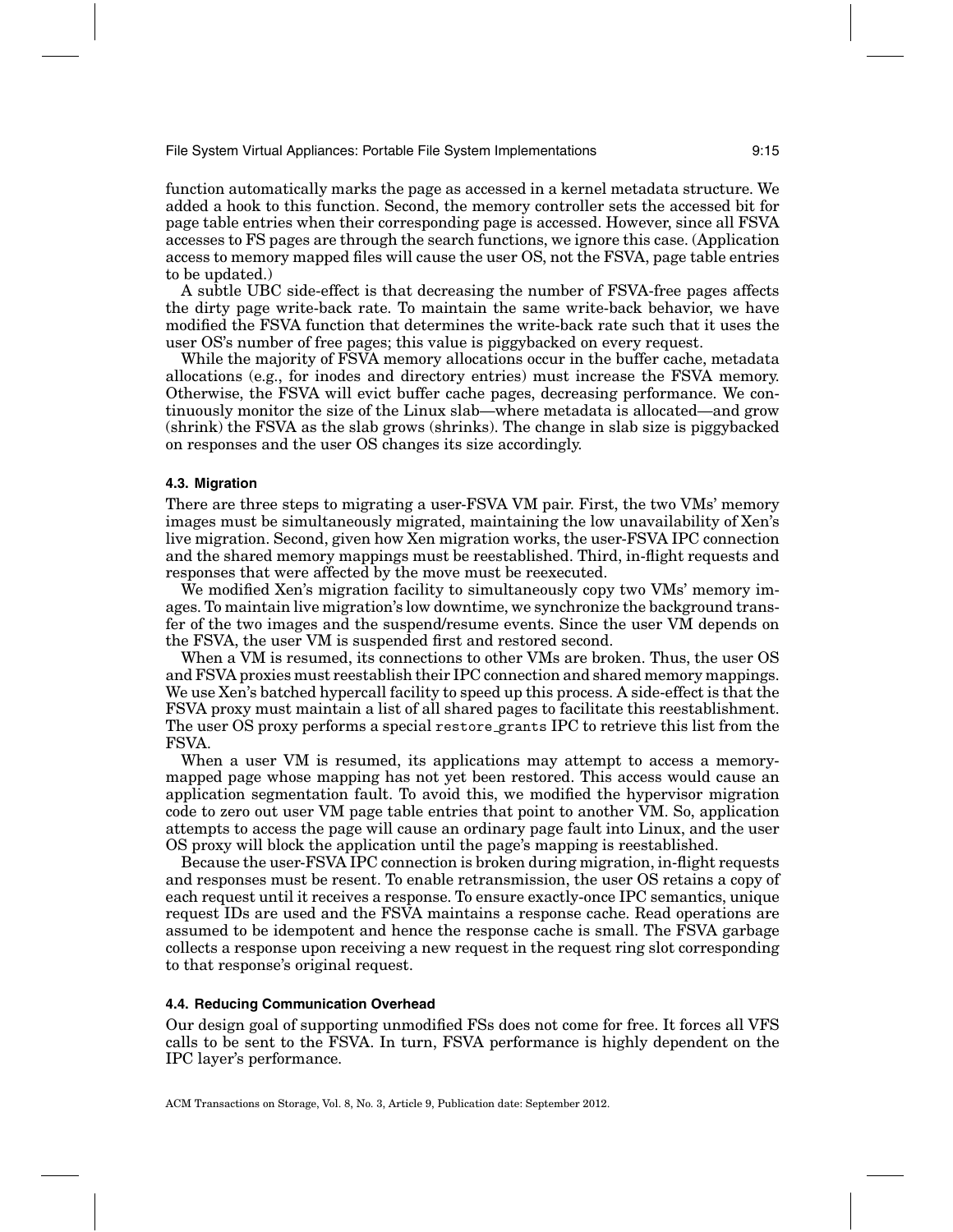There are two ways to reduce the communication overhead: decreasing the IPC cost or decreasing the IPC frequency. This section explores both alternatives.

4.4.1. Decreasing IPC Cost. There are two components to IPC: data transfer and control transfer. Data transfer is fast (less than  $1 \mu s$ ) since requests and responses are small<sup>3</sup> and are stored in a shared memory region. Control transfer has two elements: VMlevel scheduling and context switching, and signaling. If the user VM and FSVA are concurrently executing on different cores, then there are no VM-level scheduler and context switch latencies. But the two VMs must still signal each other of the pending request or response.

The standard Xen mechanism for inter-VM signaling employs event channels [Barham et al. 2003]. The Xen "send event" hypercall sends an interprocessor interrupt (IPI) to the CPU executing the other VM. Upon receipt of an IPI, the CPU invokes the OS's interrupt handler. This is effectively a thread context switch, since the current processor state must be saved before executing the interrupt handler thread. In Linux, the interrupt handler typically masks off other interrupts and cannot sleep. Thus, the interrupt handler is not capable of executing general-purpose kernel code that may block. The Xen event channel interrupt handler signals a worker thread, which then handles the operation. This involves a second thread context switch. In a Linux 64-bit x86 environment, a thread context switch costs  $\sim$ 3.5μs. Thus, a one-way inter-VM signal costs  $7 \mu s$  in thread switch times. There are also additional overheads in sending the IPI ( $\sim$ 2µs).

The Xen event channel mechanism was designed for I/O devices, in which a two-way IPC signaling overhead of 18  $\mu$ s would be insignificant when compared to device access time. But this overhead is too high for FSVAs, where many frequent VFS operations (e.g., getattr, permission) execute in less than  $1 \mu s$ .

When multiple processors are available, a well-known technique for reducing IPC cost is to use polling as a signaling mechanism. Using polling, our IPC can avoid the expensive thread context switches. This decreases the null IPC latency from  $21 \mu s$  to  $4 \mu s$  (Section 5.4). Unfortunately, polling is energy-inefficient during idle periods.

Fortunately, x86 processors include instructions that provide polling-like latency with events-like energy efficiency. These instructions were introduced to enable energyand performance-efficient interprocess synchronization. The monitor and mwait instructions put a processor in low-energy mode until a write occurs to a specific memory address. These are privileged instructions, so we added a new Xen hypercall that wraps these instructions. The mwait-based IPC has similar latency to the polling IPC, with a slight increase due to the hypercall cost (Section 5.4).

4.4.2. Decreasing IPC Frequency. Dedicating a processor core provides efficient performance (Section 5.3). But, dedicating a core to the FSVA may not always be feasible or desirable. We know how efficient performance can be achieved without dedicating a processor core to the FSVA.

During FSVA performance tuning, we found the permission VFS handler to be one of the biggest sources of performance overhead. This VFS handler is responsible for performing access control checks and is called in most FS system calls, often more than once (e.g., for every namespace component during pathname-to-inode translation). In most FSs, the FS-specific permission handler calls the generic OS access control function, which compares the Unix user ID with the file owner ID and mode permission. Given the simplicity of this check, the IPC overhead dwarfs the VFS operation execution time. Fortunately, the Unix access control semantics is common across most Unix OSs

<sup>&</sup>lt;sup>3</sup>Requests and responses are 512 bytes, including piggybacked UBC messages. Data operations (e.g., read and readdir) use additional shared memory.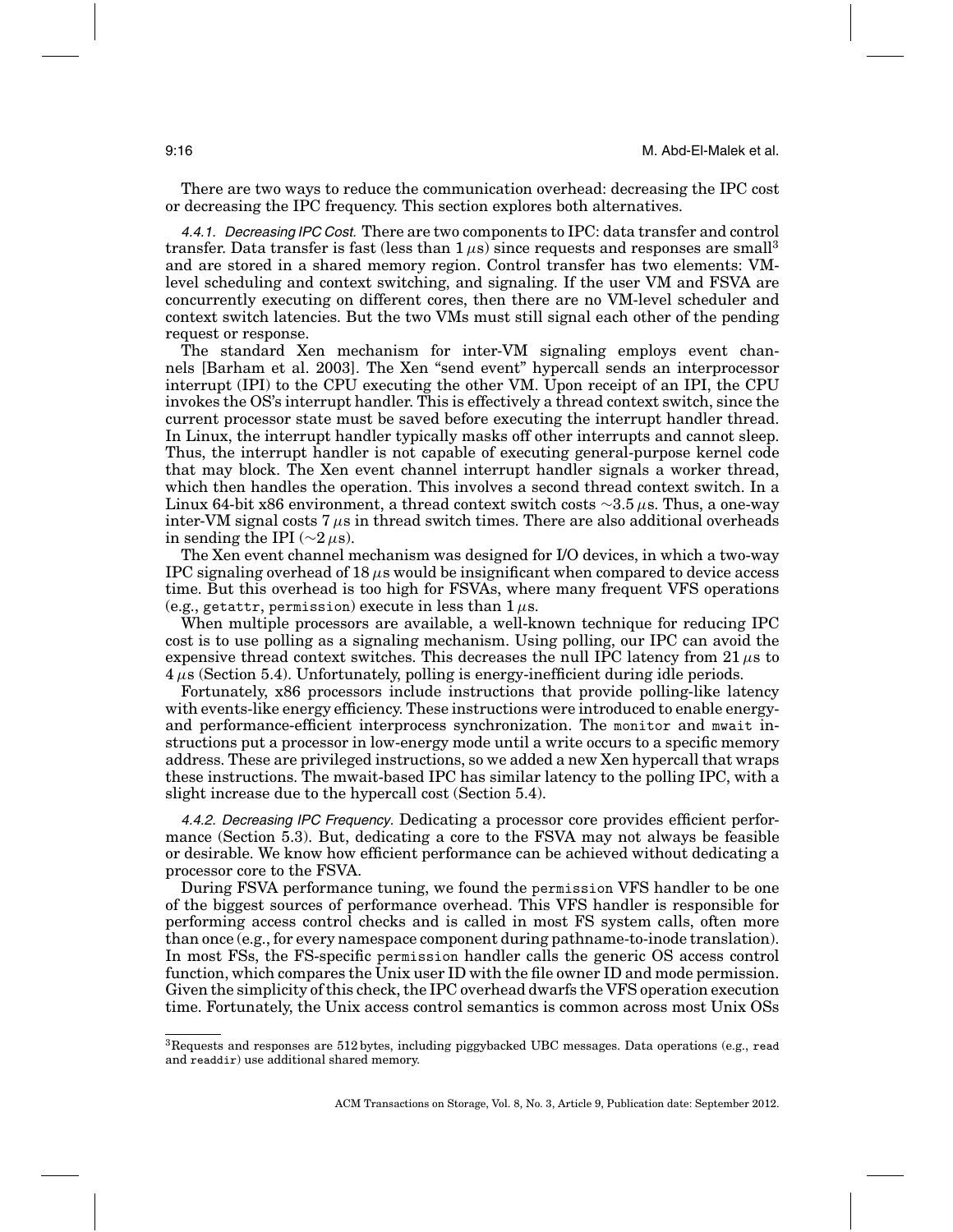and FSs. Thus, for many FSs, we can avoid the permission IPCs because the generic user OS permission handler is sufficient.

With the permission IPC eliminated, some of our benchmarks see a 30% performance improvement (Section 5.3), similar to the benefits of dedicating a core. Thus, relaxing our design principle of passing all VFS calls can alleviate the need to dedicate a processor core to the FSVA. Although this requires FS modifications (e.g., to indicate that a user OS VFS handler is sufficient), the performance improvements make this worthwhile.

4.4.3. Discussion. We believe it is reasonable to expect FS developers to make very minor changes to optimize their FS for FSVAs. For example, handling the permission VFS call in the user OS requires a one-line change for each FS: to tell the FSVA proxy that the user OS can use its own permission handler. Given the significant performance benefits for such a minor change, we recommend that FSs take such a route.

For legacy FSs or where such FS modifications are not feasible, efficient performance can still be provided by dedicating a processor core and using our optimized IPC layer.

## **5. EVALUATION**

This section evaluates our FSVA prototype. First, it describes examples of using FSVAs to address FS portability. Second, it quantifies the performance and memory overheads of our FSVA prototype. Third, it illustrates the efficacy of the inter-VM unified buffer cache and live migration support.

## **5.1. Experimental Setup**

Experiments are performed on a dual quad-core 1.86 GHz Xeon E5320 machine with 8 GB of memory, a 10K rpm 146 GB Seagate Cheetah ST3146755SS disk connected to a Fusion MPT SAS adaptor, and a 1 Gb/s Broadcom NetXtreme II BCM5708 Ethernet NIC. Our NFS server is a single quad-core 1.86 GHz Xeon E5320 machine with 4 GB of memory, a 10K rpm 73 GB Seagate Cheetah ST373455SS disk using the same Fusion SAS adaptor and Broadcom NIC, running the Linux kernel-level NFSv3 server implementation.

We used Xen version 3.4-unstable. Linux VMs run the 64-bit Debian testing distribution, with either our modified 2.6.18 kernel (based on the Xen-maintained Linux kernel tree) or 2.6.28 kernel (based on the vanilla Linux repository). We compiled the Linux kernels with gcc 4.3.3, without debugging symbols. NetBSD VMs run 64-bit NetBSD 5.99.5, compiled with gcc 4.1.3 with debugging symbols enabled.

By default, ext2 and ext3 randomly allocate block groups for top-level directories. This caused a variance as high as (15%) in our results across runs. In order to have repeatable results, we used the oldalloc mount option for ext2 and ext3, which forces a deterministic, but slower, block group allocation algorithm. When running benchmarks on a local FS, the FS was given a 108 GB raw disk partition. The NFS server exported an 18 GB ext2 partition (mounted with the oldalloc option).

Unless otherwise noted, a VM was given 2 GB of memory. When running FSVA experiments, the inter-VM unified buffer cache allowed us to specify a total of 2 GB for both the user VM and the FSVA; the user-FSVA VM pair do not benefit from any extra caching. Similarly, except when otherwise noted, the FSVA and user OS VMs were pinned to the same CPU in order to ensure comparable CPU access to the non-FSVA experiments.

# **5.2. Portable FSs via FSVAs**

The efficacy of the FSVA architecture in addressing the FS portability problem is demonstrated with two case studies: one inter-OS and one intra-OS. First, we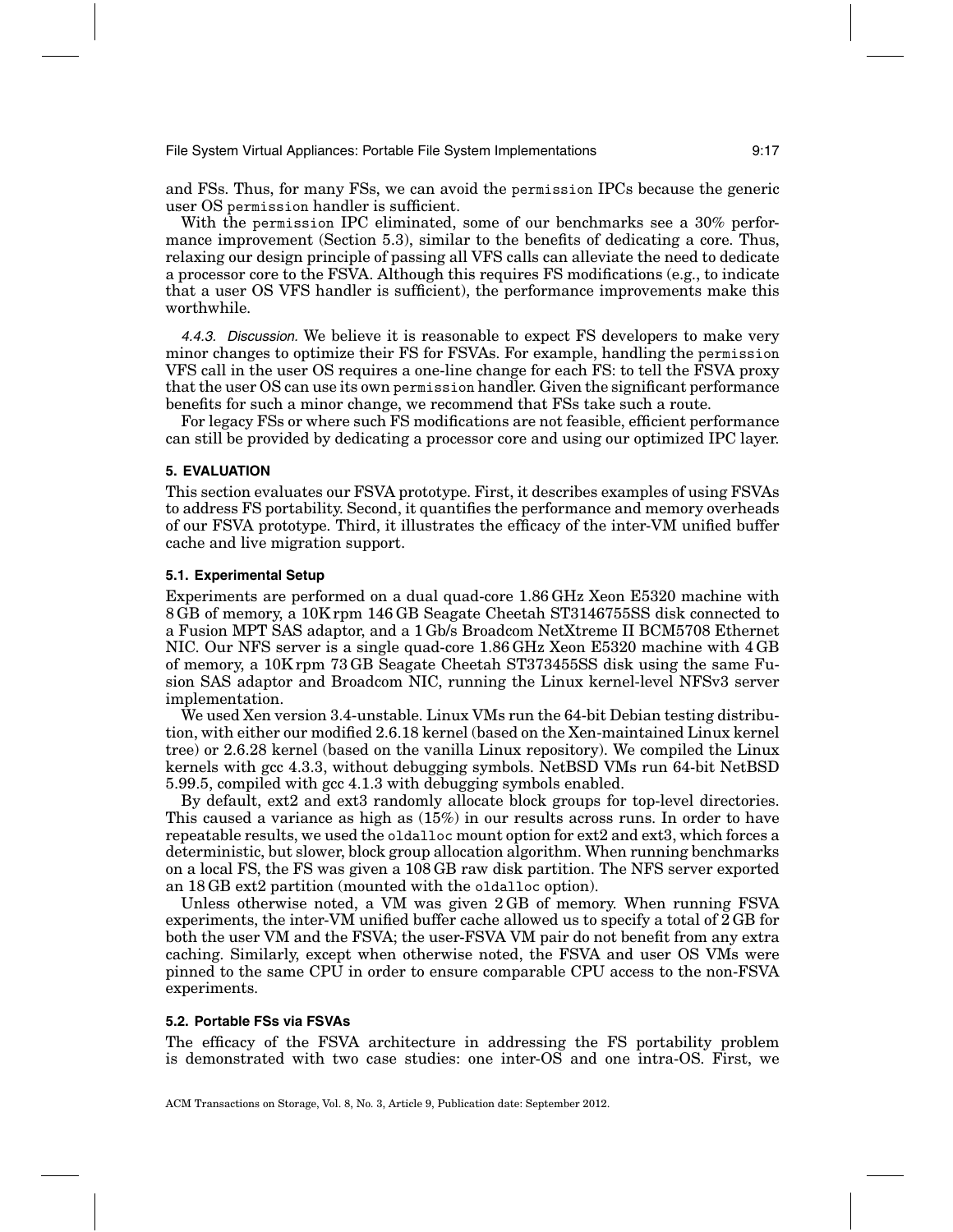demonstrate inter-OS FS portability through a Linux user OS using a NetBSD logstructured file system (LFS) implementation [Rosenblum and Ousterhout 1992]. Second, we demonstrate intra-OS FS portability through a Linux 2.6.18 user accessing the ext4 FS running in a Linux 2.6.28 FSVA.

5.2.1. Linux User Using NetBSD LFS. Linux does not include an LFS implementation. There are stale third-party kernel- and user-level implementations, but they are not full-featured and have not been ported to modern kernel versions (!). NetBSD includes a kernel-level LFS implementation. Using an FSVA, a Linux 2.6.28 user OS can use the unmodified NetBSD LFS implementation (see Figure 1). We ran a random I/O benchmark in the Linux user OS, using a 200 MB test file and a 512 byte write unit size. When running over the NetBSD LFS FSVA, the benchmark achieved 19.4 MB/s. In contrast, when running over a Linux ext3 FSVA, the benchmark only achieved 0.44 MB/s. Such improved random write performance is the hallmark of the LFS approach.

5.2.2. Linux 2.6.18 User Using Linux 2.6.28 ext4fs. The Linux 2.6.28 kernel (released in December 2008) includes a new FS: ext4. In contrast to its widely-used ext3 predecessor, ext4 adds extents, delayed allocation, and journal checksumming. Using FSVAs, a user OS running a Linux 2.6.18 kernel (released in September 2006) can use a Linux 2.6.28 ext4 FSVA. Compared to ext3, the ext4 FSVA provided over a 4 X improvement in Postmark performance. Thus, FSVAs enable a Linux OS with a 2-year-old kernel to gain the benefits of ext4 immediately, without having to upgrade.

## **5.3. Macrobenchmarks**

To quantify FSVA overheads, we used three FS-intensive macrobenchmarks: Postmark, IOzone, and a Linux kernel compilation. To focus on FSVA overheads, both the user OS and the FSVA used an identical OS: Linux with a 2.6.28 kernel. Otherwise, differences in internal OS policies add variables to the comparisons. For example, eviction and write-back policies are different in the 2.6.18 and 2.6.28 kernels, and NetBSD performs fewer permission VFS calls than Linux due to its whole-pathname name cache, in contrast to Linux's per-pathname-component name cache.

We ran the macrobenchmarks over four FSs: ext2, ext3, NFS, and ReiserFS. Five system configurations were used. "baremetal" denotes a Linux OS running directly on the hardware without a hypervisor and "domU" denotes a Linux OS running as a paravirtualized Xen guest. In both cases, the FS executes "natively" in the OS kernel. "FSVA" denotes the FS running in an FSVA and the user OS sending all VFS operations to the FSVA. "FSVA-user-OS-permission" denotes the user OS directly handling the permission VFS call (Section 4.4). "FSVA-mwait" denotes the user OS and FSVA executing on separate cores with our new mwait-based IPC mechanism used for inter-VM signaling (Section 4.4).

Of the five system configurations, we are most interested in the performance difference between "FSVA-user-OS-permission" and "domU". This difference represents the FSVA architecture overhead when the FS is FSVA-optimized through a very small FS change. Similarly, comparing the "FSVA-mwait" and "domU" results shows the overhead of the FSVA architecture when no FS changes are made and the FSVA runs on a dedicated processor. We are also interested in the performance difference between "baremetal" and "domU"; this is the performance overhead of virtualization. We expect processor, VMM, and OS improvements to decrease this overhead over time, as virtualization continues its increasing adoption.

Each experiment was run three times; means and standard deviations are shown. Before each experiment, the FS partition was reformatted and caches were flushed.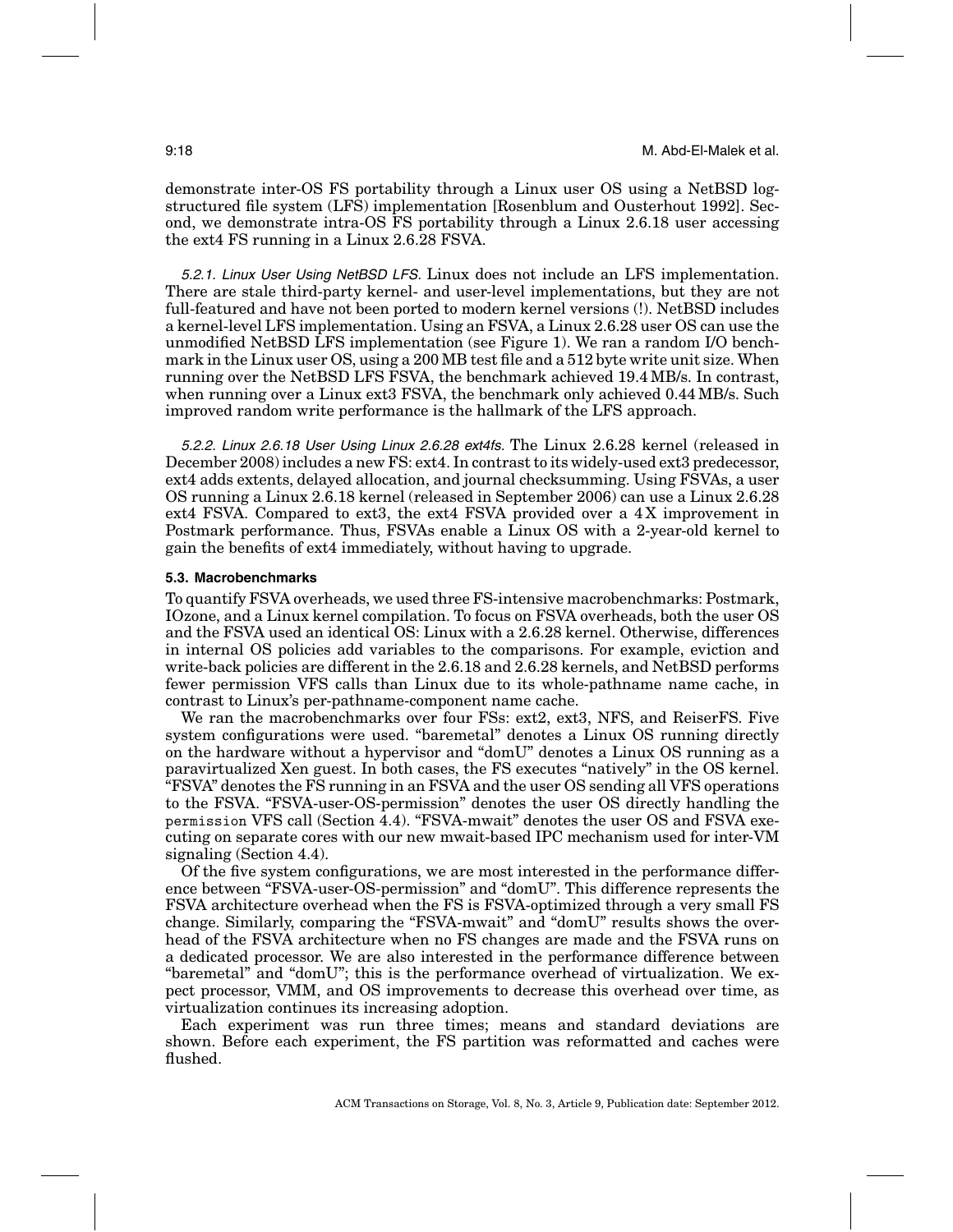

Fig. 3. Postmark results. The results are normalized on the domU results.

5.3.1. Postmark. The Postmark benchmark measures performance for small file workloads akin to e-mail and netnews [Katcher 1997]. It measures the number of transactions per second, where a transaction is either a file create or file delete, paired with either a read or an append. Files are created with sizes randomly varying from 500 bytes to 9.77 KB. Appends use access sizes that randomly vary from 1 byte to the file size. Reads access the entire file. Default parameters were used, except for benchmark sizing: 50,000 files, 50,000 transactions, and 224 subdirectories.

Figure 3 shows that FSVAs result in less than 10% reduction in Postmark performance for all tested FSs, compared to the native kernel-level domU results, when the permission VFS called is handled in the user OS or when a processor core is dedicated to the FSVA. ext2 and ext3 have much faster absolute performance, and thus the absence of either optimization leads to greater relative overhead (20% and 23%, respectively) than the other file systems, because the IPC latency has a constant cost. The FSVA overhead for NFS and ReiserFS is less than 5% even without either optimization. Virtualization adds at most 10% overhead compared to the baremetal performance.

5.3.2. IOzone. The IOzone benchmark supports a wide range of sequential/random workloads.<sup>4</sup> We used IOzone to measure sequential I/O performance. A 10 GB file was sequentially written and read, using 64 KB record sizes. The file was much larger than the VM memory size, so the numbers reflect out-of-(FSVA)-cache performance.

Figure 4 shows that for each FS, there was less than 2.5% difference among the various configurations. These results indicate that virtualization and use of FSVAs do not impact streaming I/O throughput, even when the user VM and FSVA share a single CPU core and the permission VFS call is always sent to the FSVA.

5.3.3. Linux Kernel Build. This benchmark consists of building the Linux 2.6.28 kernel. The kernel archive was copied to the FS, unarchived, and compiled. Approximately

<sup>4</sup>http://www.iozone.org.

ACM Transactions on Storage, Vol. 8, No. 3, Article 9, Publication date: September 2012.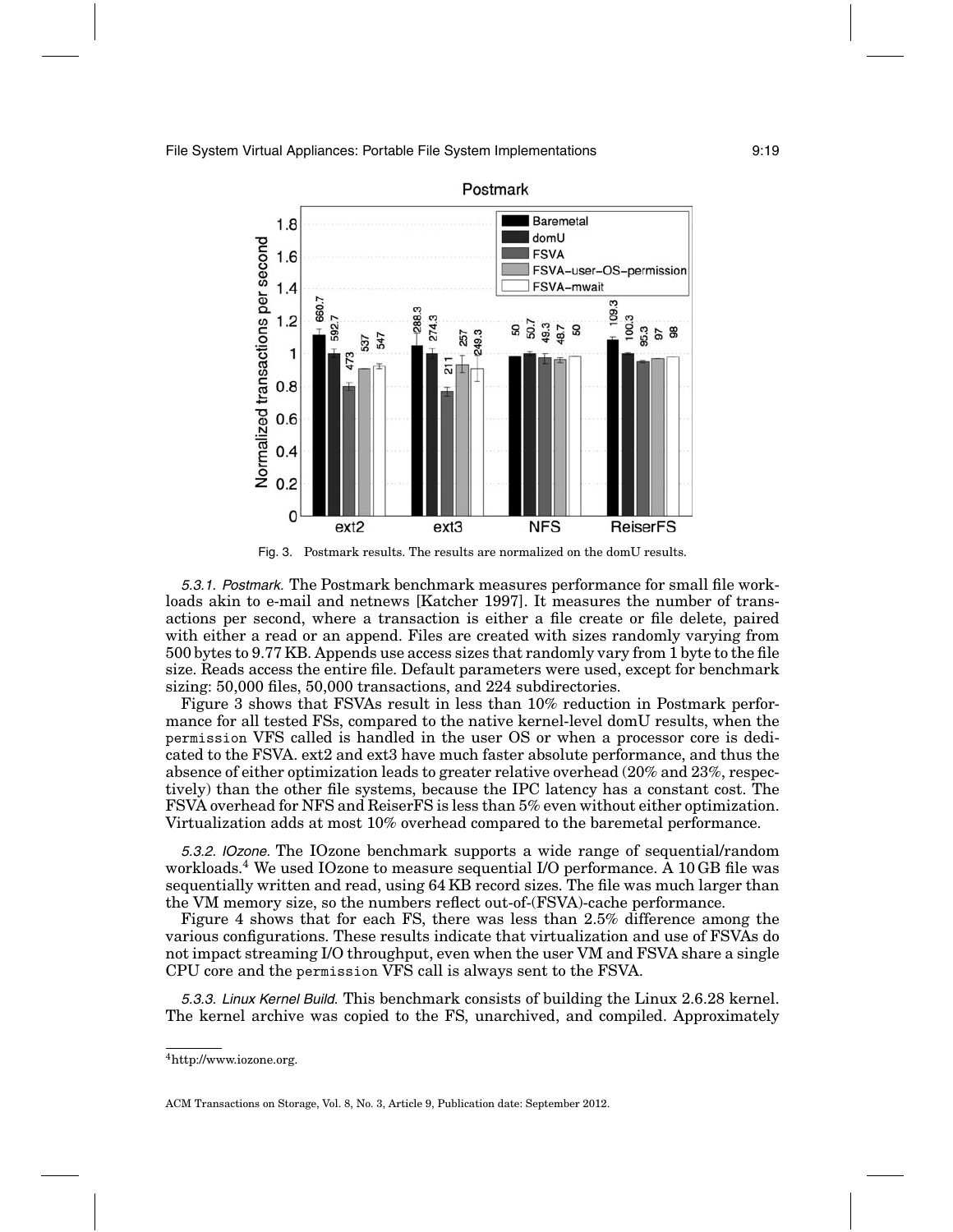

Fig. 5. Linux kernel compile runtime. The results are normalized on the domU results.

1000 source files were compiled in our kernel configuration file. (This benchmark will be made available upon publication.)

Figure 5 shows the results. Virtualization adds substantial overhead (6–18%) to the Linux kernel compilation, due to the many hypercalls involved with the frequent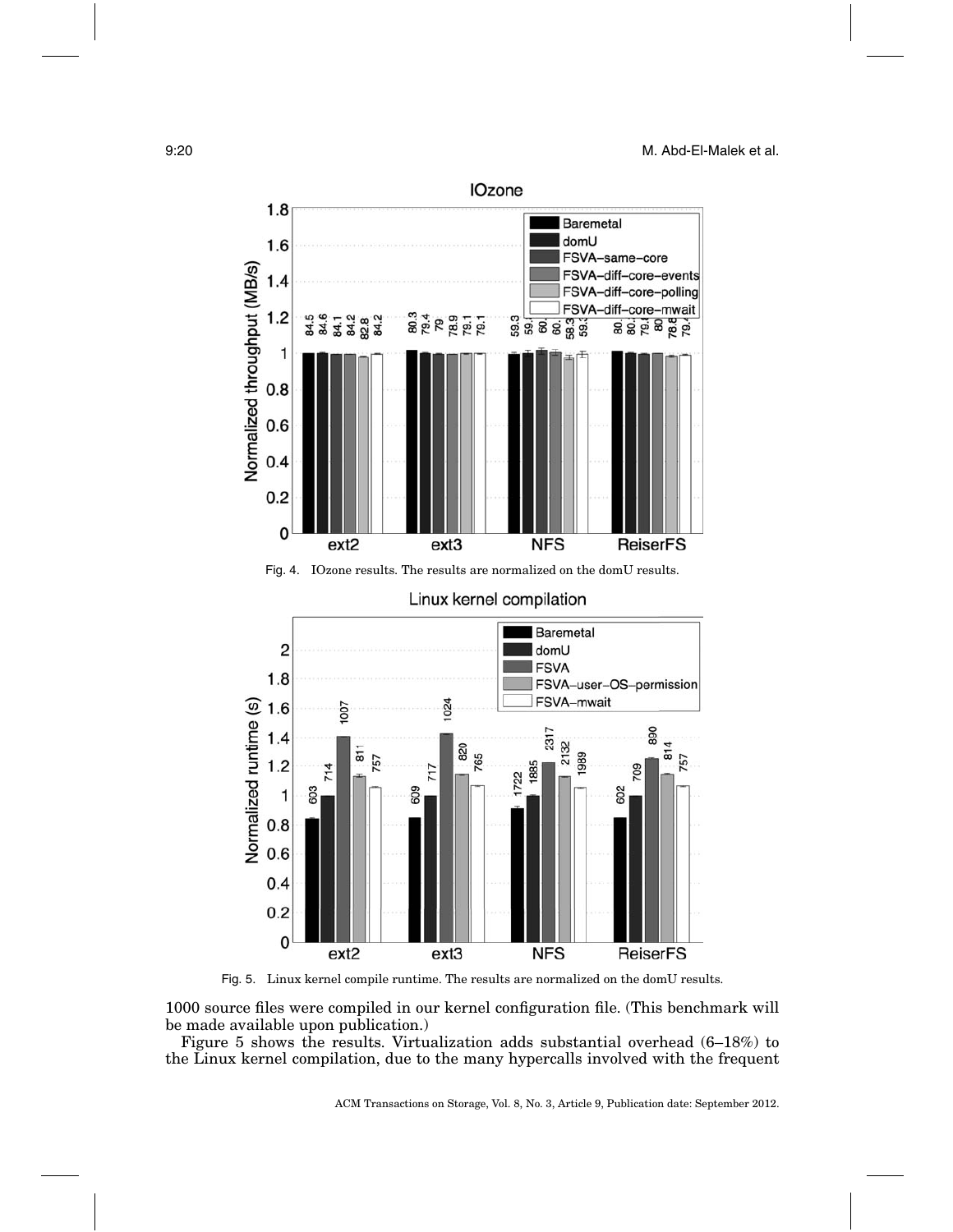Latencies are in  $\mu$ s.

| Operation                     | Latency $(\mu s)$ |
|-------------------------------|-------------------|
| Null hypercall                | 0.24              |
| Send event (hypercall+IPI)    | 2.09              |
| Create grant                  | 0.21              |
| Destroy grant                 | 0.36              |
| Map grant                     | 1.99              |
| Unmap grant                   | 2.19              |
| 4 KB memcpy                   | 0.80              |
| Thread switch                 | 3.52              |
| Null IPC (diff core)          | 21.21             |
| Null IPC (same core)          | 16.70             |
| Null IPC (diff core, polling) | 4.04              |
| Null IPC (diff core, mwait)   | 4.34              |
|                               |                   |

Table II. FSVA Microbenchmarks

program execution. When using FSVAs, the overhead varies significantly based on the configuration. With a separate CPU core and mwait, the overhead is  $\leq 7\%$ . For the single core configuration where all VFS calls are sent to the FSVA, 20%–40% slowdowns occur. The culprit for these slowdowns is the frequent permission IPCs. For example, for the ext3 case, permission IPCs account for 60% of the 9,508,636 IPCs. For all FSs tested, the permission VFS handler is very simple: it calls the generic OS access control handler. Thus, IPC overheads are highlighted. By handling the permission VFS call in the user OS, the FSVA overhead for the single-core configuration is less than 15% for all FSs.

#### **5.4. Microbenchmarks**

To understand the causes of the FSVA overhead, we used high-precision processor cycle counters to measure a number of events. Table II lists the results: the median of ten runs. The send event operation refers to sending an event notification to another VM. A VM mapping another VM's grant performs the map grant hypercall, and then performs an unmap grant hypercall once it is done with the page. Note that it is more efficient to share a single page through two memory copies (say, over a dedicated staging area) than through the grant mechanism. However, since Xen allows batched hypercalls, the grant mechanism is faster than memory copies when sharing more than one page due to the amortized hypercall cost.

A traditional Xen IPC requires two event notifications, each consisting of an interprocessor interrupt (IPI) and two thread switches (Section 4.4). Those four operations correspond to 18  $\mu$ s of the 21.21  $\mu$ s null IPC latency we observed. The remainder of the IPC latency goes towards locking the shared IPC ring, copying the request and response data structures onto the ring, and other miscellaneous operations. When two VMs are pinned to the same core, Xen avoids sending an IPI and only does a VM context switch, leading to a slightly faster IPC  $(16.70 \,\mu s)$ . The OS thread switches still occur, since the OS still executes its normal interrupt-handling routine once the VM is scheduled.

When inter-VM signaling is achieved by polling or our new mwait hypercall, the null IPC latency drops to  $4.04 \mu s$  and  $4.34 \mu s$ , respectively. The extra latency for the mwait-based IPC is due to the cost of a hypercall. Thus, avoiding the VM and thread context switches is crucial in reducing the IPC latency, and our mwait-based IPC has similar performance to the polling-based IPC but without its energy inefficiency.

#### **5.5. Memory Overhead**

There is a memory overhead to using FSVAs, with two components: memory for the FSVA OS image and memory for duplicated metadata. Of course, the particular values for this memory overhead will vary depending on the particular OS image and the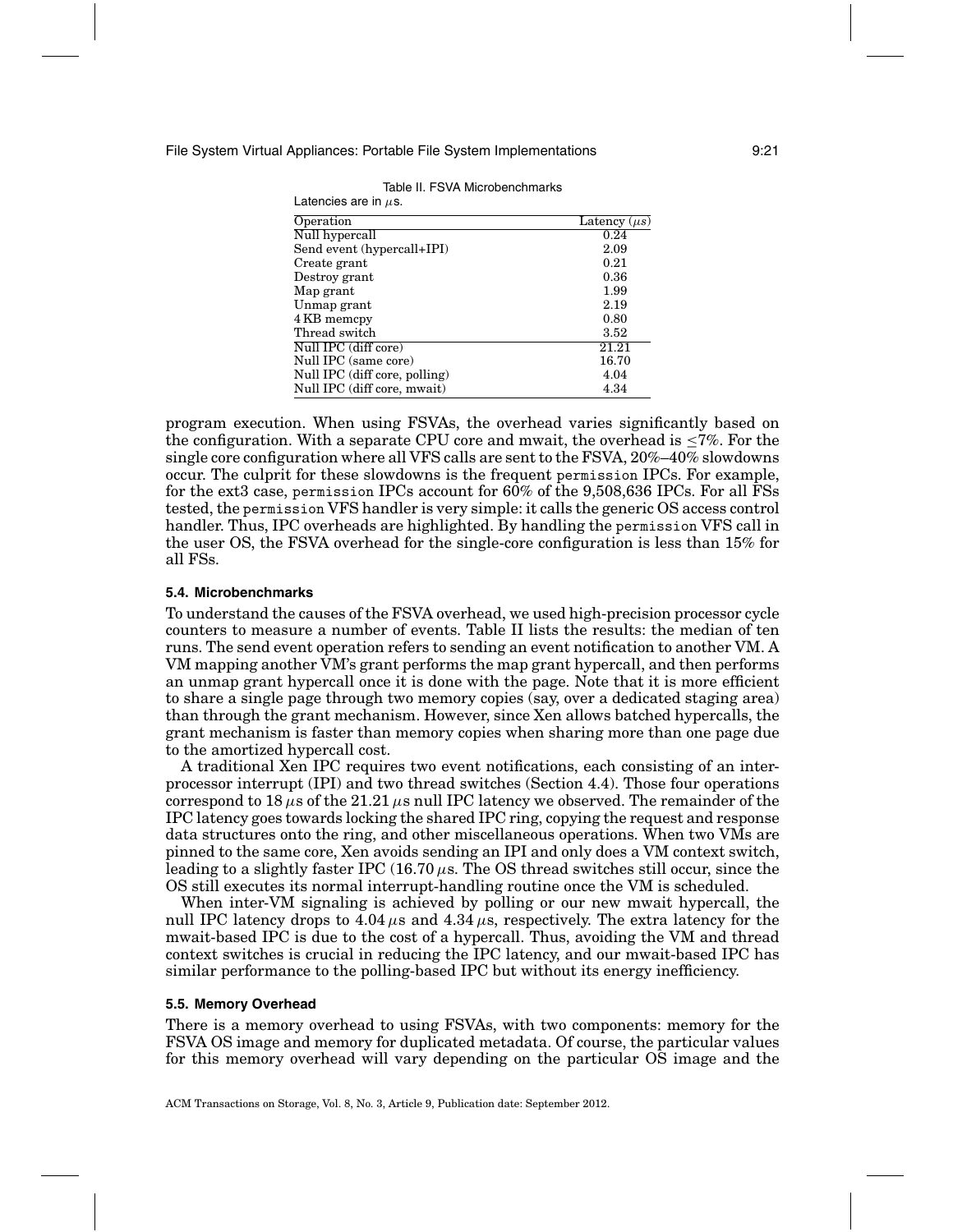

Fig. 6. Unified buffer cache. This figures shows the amount of memory consumed by the user and FSVA VMs. As applications shift their memory access pattern between file system and virtual memory usage, the unified buffer cache dynamically allocates memory among the two VMs while maintaining a constant total memory allocation.

amount of metadata in use. As concrete examples, we report the memory overhead when running the reported macrobenchmarks.

The Linux 2.6.28 FSVA uses 72 MB of memory for the OS image. Our FSVA proxy sets aside 64 MB of memory for an initial extra reservation. Then, during benchmark execution, we observed 112–136 MB of additional memory allocated for metadata. Thus, the total memory overhead was 248–272 MB. This can be reduced in two ways. First, the Linux kernel can be fine-tuned and extra functionality can be removed. For benchmarking purposes, we used the same Linux 2.6.28 kernel in all experiments. But, when running as a Xen paravirtualized guest, the kernel can be substantially trimmed down. Second, as described in the Section 4.2, we currently do not put pressure on the size of the metadata allocated in the FSVA.

## **5.6. Unified Buffer Cache**

To demonstrate the unified buffer cache, we ran an experiment with an application alternating between FS and virtual memory activity. The total memory for the user VM and FSVA is 1 GB. Both VMs are started with 1 GB of memory. Once the user and FSVA kernel modules are loaded, however, the FSVA returns most of its memory to Xen, thereby limiting the overall memory usage to slightly over 1 GB.

Figure 6 shows the amount of memory each VM consumes. Starting with a cold cache, the application reads a 900 MB file through memory mapped I/O. This causes the FSVA's memory size to grow to 900 MB, plus its overhead. The application then allocates 800 MB of memory and touches these pages, triggering Linux's lazy memory allocation. As the allocation proceeds, the user VM evicts the clean FS pages to make room for the virtual memory pressure. These eviction decisions are sent to the FSVA; the FSVA then returns the memory to the user VM. Linux evicts a a large batch of file pages initially, then trickles the remainder out.

In the third phase, the application performs a 500 MB ordinary read from a file. This requires FS pages to stage the data being read. Since the application has not freed its previous 800 MB allocation, and swapping is turned off for this experiment, the virtual memory pages cannot be evicted. The result is that only the remaining space (just over 200 MB) can be used to stage reads; the unified buffer cache constrains the FSVA to this size. Page eviction batching is responsible for the dips in the figure.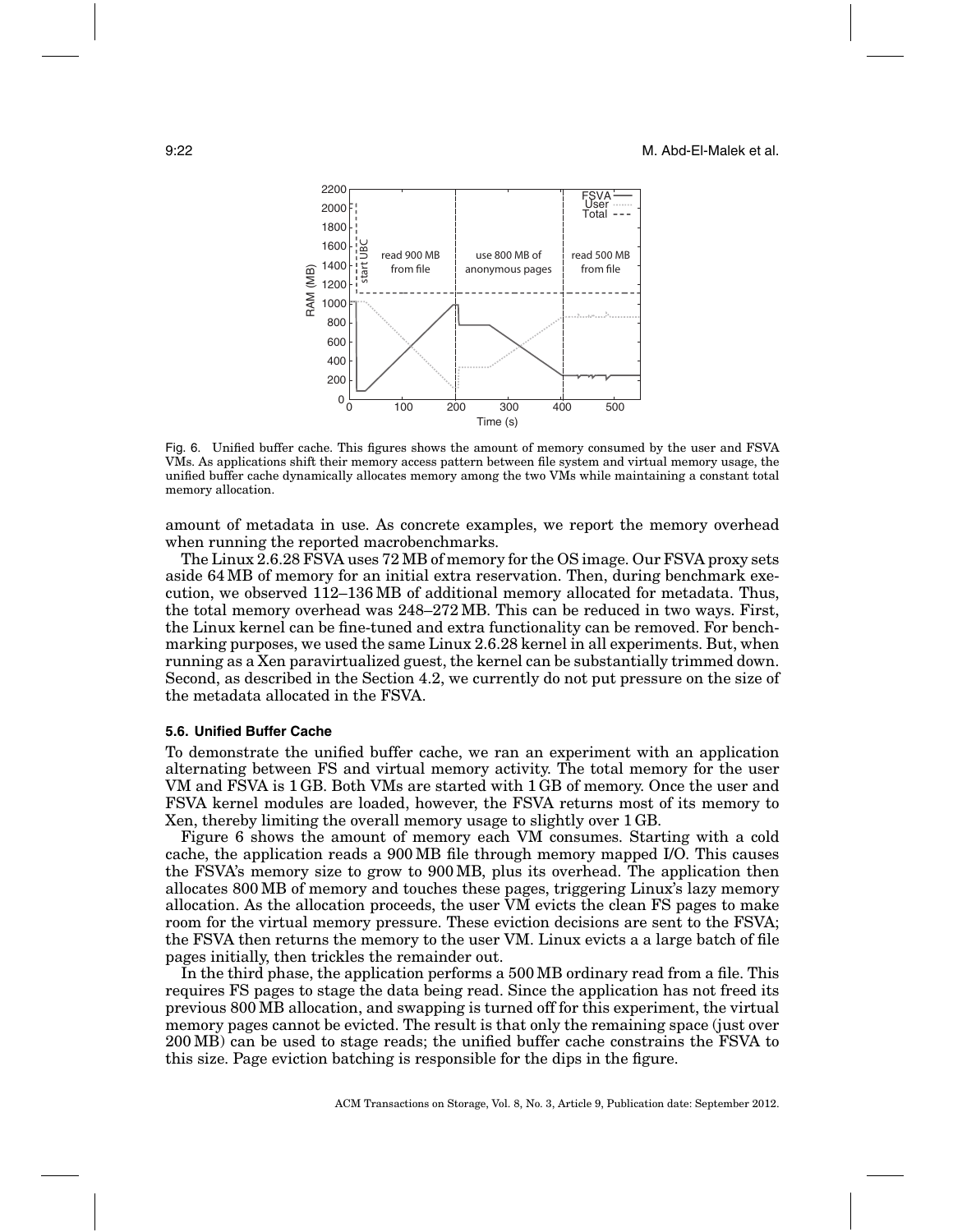#### **5.7. Migration**

To evaluate the FSVA's effect on unavailability during live migration, we wrote a simple benchmark that continuously performs read operations on a memory-mapped file. This allows us to measure the slowdown introduced by migrating the user-FSVA VM pair. Every microsecond, the benchmark reads one byte from a memory-mapped file and sends a UDP packet containing that byte to another machine. This second machine logs the packet receive times, providing an external observation point.

To establish baseline live migration performance, we ran our benchmark against the root NFS filesystem of a single VM with 512 MB of memory. During live migration, there was 0.29 s unavailability. We then repeated this test against the same FS exported from an FSVA to a user VM. The two VMs' memory allocation was set to 512 MB plus the overhead of the FSVA's operating system, which was approximately 92 MB. Unavailability increased to 0.51 s. This increase is caused by the extra OS pages that need to be copied during the suspend phase and the overhead of our IPC layer and shared memory restoration. We believe this overhead is relatively independent of the overall memory size, but were unable to run larger migration experiments due to limitations in preallocated shadow page tables that Xen uses during migration.

# **6. ADDITIONAL RELATED WORK**

6.1.1. File Systems and VMs. Several research projects have explored running an FS in another VM, for a variety of reasons. POFS provides a higher-level file system interface to a VM, instead of a device-like block interface, in order to gain sharing, security, modularity, and extensibility benefits [Pfaff 2007]. VPFS builds a trusted storage facility out of untrusted legacy FSs [Weinhold and Hartig 2008]. XenFS provides a shared cache ¨ between VMs and shares a single copy-on-write FS image among VMs [Williamson 2009]. Our FSVA architecture adapts these ideas to address the portable FS implementation problem. The differing goals lead to many design differences. We maintain OS and virtualization features such as a unified buffer cache and migration. By default, we pass all VFS calls to the FSVA to remain FS-agnostic, whereas they try to handle many calls in the user OS to improve performance. We use separate FSVAs for each user VM to maintain virtualization features, such as migration and resource accounting, whereas POFS and XenFS focus on using a single FS per physical machine to increase efficiency.

Parallax runs storage VMs in a shared infrastructure to provide a block-level VM storage interface that includes features such as efficient snapshotting [Meyer et al. 2008]. Ventana [Pfaff et al. 2006] is a distributed FS that provides an FS-level VM storage interface. In contrast, FSVAs provide a FS-level interface to existing FS implementations that is targeted towards a single user VM.

VNFS [Zhao et al. 2006] optimized NFS performance for the case when a client is physically colocated with a server, using shared memory and hypervisor-provided communication. VNFS is NFS-specific and hence assumes file system cooperation at both VMs. For example, VNFS lets NFS clients directly read file attributes from an NFS server's shared memory. Most of their optimizations cannot be used in an FS-agnostic architecture like FSVA.

Table III contrasts the FSVA design with those related systems.

6.1.2. OS Structure. The FSVA architecture is an application of microkernel concepts. Microkernels execute OS components in privileged servers. Doing so allows independent development and flexibility. Traditional microkernels, however, require significant changes to OS structure. FSVAs leverage VMs and existing hypervisor support to avoid the upfront implementation costs that held back microkernels.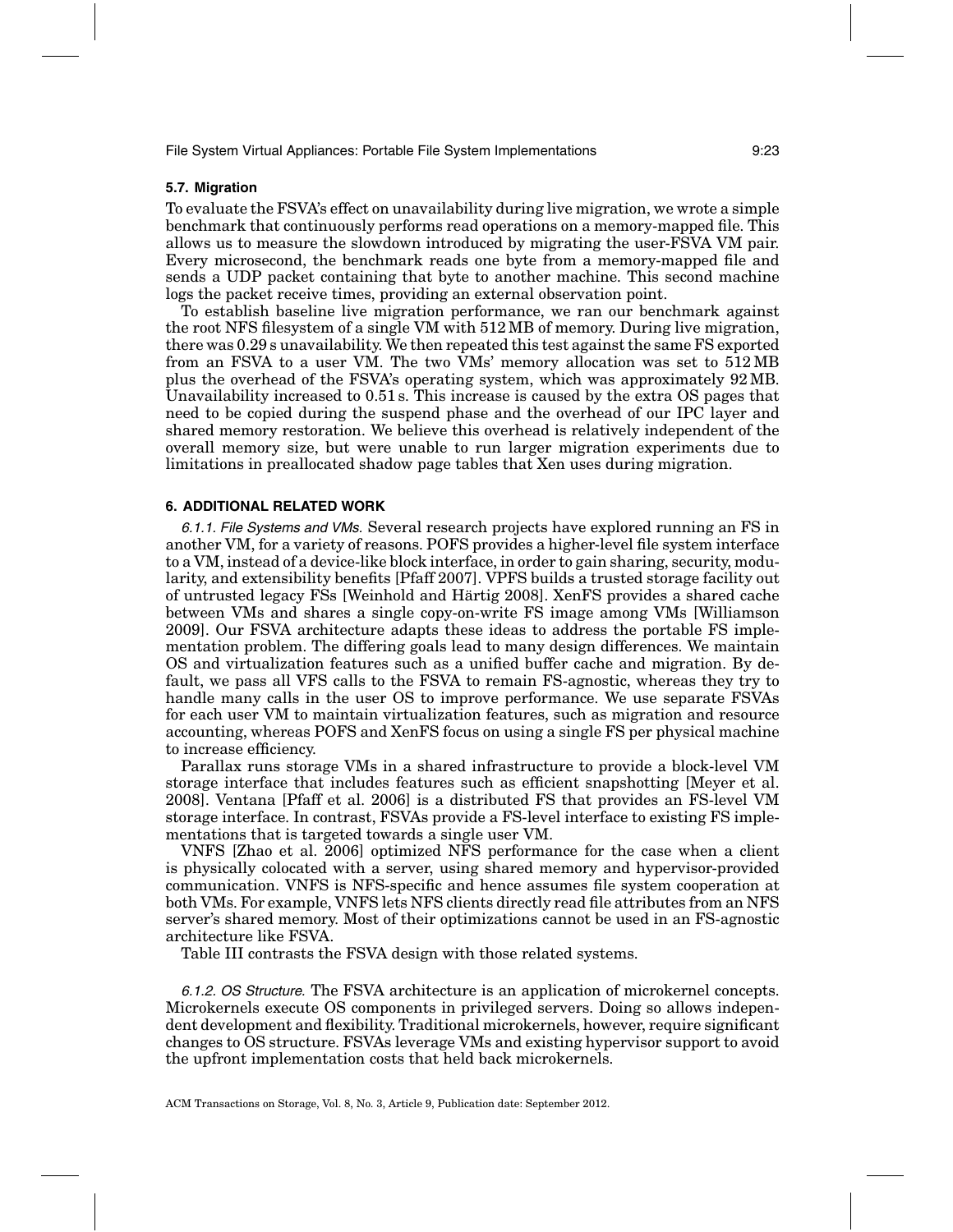Table III. Comparing Design Decisions and Capabilities of File System (FS) VMs The FSVA design is the only one that maintains a unified buffer cache, virtualization features, and file system semantics for arbitrary file systems. POFS [Pfaff 2007] and XenFS [Williamson 2009] implement a specialized virtualization-optimized file system; they do not support arbitrary file systems. VNFS [Williamson 2009] optimizes NFS access for NFS clients physically colocated with a server; the stateless NFS nature allows the VNFS layer to simply recreate all NFS connections on a migration, thus preserving that virtualization feature. Resource accounting and performance isolation are not affected by VNFS any more than if the NFS operations had gone through the local networking layer. VPFS [Weinhold and Hartig 2008] is the only other ¨ system that supports arbitrary file systems, but it performs caching in the user OS; this fails to preserve the file system semantics.

|              | $\rm User~OS$ | Shares               | File system  | Maintains                 | Maintains | Maintains            |
|--------------|---------------|----------------------|--------------|---------------------------|-----------|----------------------|
| System       | caching       | <b>FS VM</b>         | scope        | FS semantics              | UBC       | VMM features         |
| <b>POFS</b>  | Yes           | $\operatorname{Yes}$ | Single FS    | Yes                       | No        | No                   |
| <b>XenFS</b> | Yes           | Yes                  | Single FS    | Yes                       | No        | No                   |
| <b>VNFS</b>  | $\rm Yes$     | $\rm Yes$            | <b>NFS</b>   | $\overline{\mathrm{Yes}}$ | No        | Yes                  |
|              |               |                      |              |                           |           | (with minor changes) |
| VPFS         | Yes           | No                   | Arbitrary FS | No                        | No        | n/a                  |
|              |               |                      |              |                           |           | (microkernel)        |
| <b>FSVA</b>  | No            | No                   | Arbitrary FS | $\overline{\mathrm{Yes}}$ | $\rm Yes$ | Yes                  |

LeVasseur et al. [2004] reuse existing device drivers in different OSs by running them in a VM. Soft devices simplify device-level development by reusing Xen's narrow paravirtualized device interface [Warfield et al. 2005]. FSVAs share both approaches' aims of leveraging existing kernel code and simplifying OS support. In addition, FSVAs deal with a richer FS interface while retaining OS and virtualization features.

6.1.3. Fast Inter-VM Communication. Fido [Burtsev et al. 2009] enables zero-copy inter-VM data movement through a single shared address space. FSVAs avoid data copies by using hypervisor shared memory hypercalls. Adopting Fido's single address-space approach would eliminate the need for the shared memory hypercalls. Fido's optimization is data-centric and orthogonal to our control-centric mwait-based IPC mechanism.

# **7. CONCLUSION**

FSVAs offer a solution to the file system portability problem, leveraging the virtualization and multicore processor technology trends. A file system is developed for one OS and bundled with it in a preloaded VM. Users run their preferred OS and use the FSVA like any other file system. The file system is isolated from both kernel- and user-space differences in user OSs, because it interacts with just the single FSVA OS version. In contrast to previous approaches, FSVAs accommodate existing file system implementations and provide more robust isolation from the user OS.

We presented an FSVA design with minimal performance overheads and no visible semantic changes for the user. File system semantics are maintained without file system modifications, thus supporting legacy file systems implementations. OS and virtualization features, such as a unified buffer cache and VM migration, are maintained, thus encouraging user adoption.

An FSVA prototype demonstrates efficient performance using multicore processors. Case studies and other experiments demonstrate that the FSVA approach works for a range of unmodified file system implementations across distinct OSs. Few changes are made to the OS and VMM, thus encouraging vendor adoption.

For the FSVA approach to be viable, the user OS and FSVA proxies must be maintained by OS vendors. Our design encourages vendor adoption through design principles that simplify the proxies' implementation and ensure a stable FSVA interface.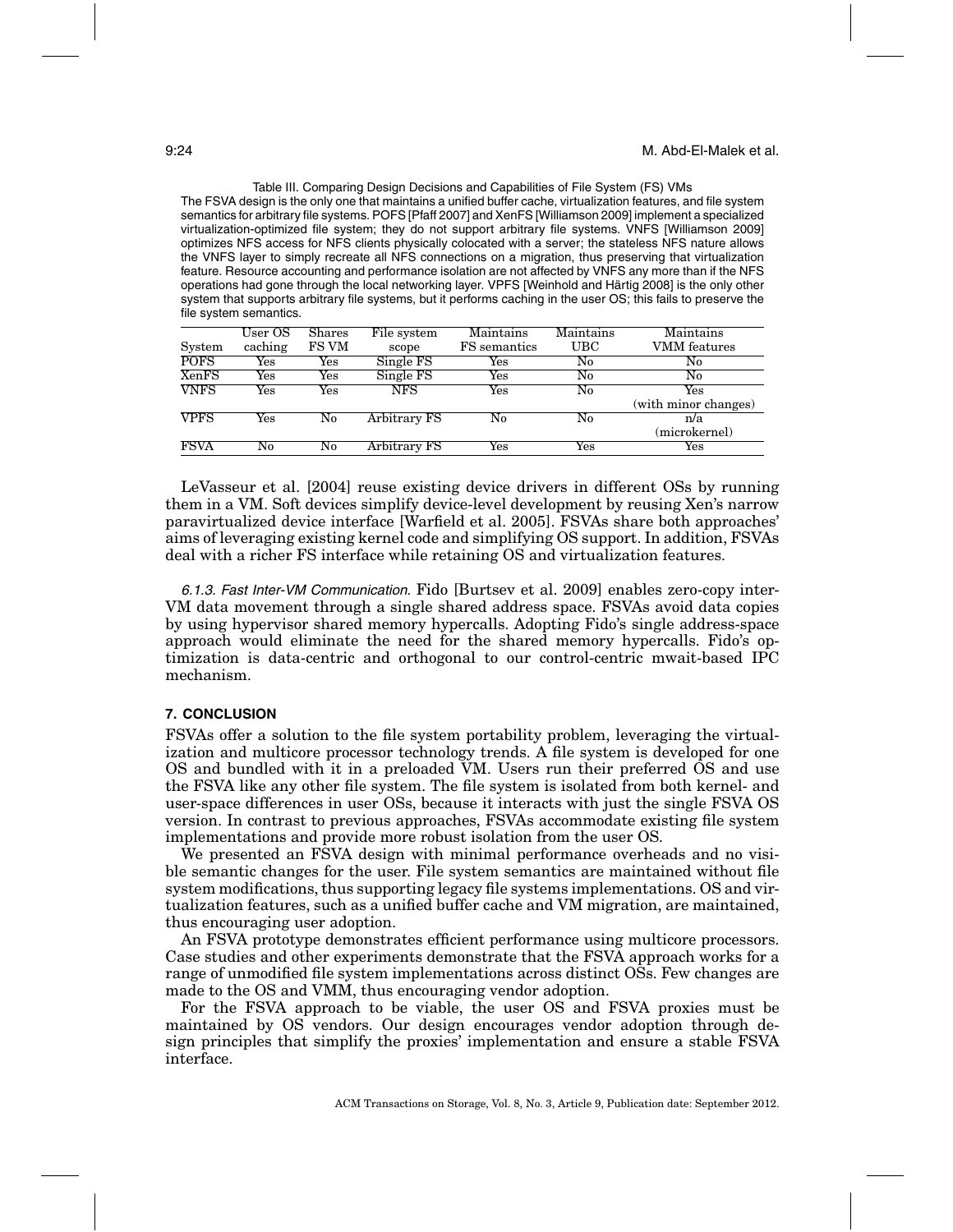# **ACKNOWLEDGMENTS**

We thank David G. Andersen, Orran Krieger, and Jonathan M. McCune for their useful feedback. We thank Chris Behanna (Panasas), Derrick Brashear (OpenAFS), Nitin Gupta (Panasas), Roger Haskin (GPFS), Sam Lang (PVFS), Rob Ross (PVFS), and Brent Welch (Panasas) for sharing their file system development experience. We thank Ben Pfaff (POFS), Mark Williamson (XenFS), and Xin Zhao (VNFS) for sharing their code.

#### **REFERENCES**

- ABD-EL-MALEK, M., WACHS, M., CIPAR, J., SANGHI, K., GANGER, G. R., GIBSON, G. A., AND REITER, M. K. 2009. File system virtual appliances: Portable file system implementations. Tech. rep., Parallel Data Lab, Carnegie Mellon University.
- BARHAM, P., DRAGOVIC, B., FRASER, K. , HAND, S., HARRIS, T., HO, A., NEUGEBAUER, R., PRATT, I., AND WARFIELD, A. 2003. Xen and the art of virtualization. In *Proceedings of the 9th ACM Symposium on Operating Systems Principles*. 164–177.
- BERSHAD, B. N. AND PINKERTON, C. B. 1988. Watchdogs: Extending the UNIX File System. In *Proceedings of the USENIX Annual Technical Conference*. 267–275.
- BORDEN, T. L., HENNESSY, J. P., AND RYMARCZYK, J. W. 1989. Multiple operating systems on one processor complex. *IBM Syst. J. 28,* 1, 104–123.
- BURTSEV, A., SRINIVASAN, K., RADHAKRISHNAN, P., BAIRAVASUNDARAM, L. N., VORUGANTI, K., AND GOODSON, G. R. 2009. Fido: Fast inter-virtual-machine communication for enterprise appliances. In *Proceedings of the USENIX Annual Technical Conference.*
- CALLAGHAN, B. AND LYON, T. 1989. The automounter. In *Proceedings of the USENIX Annual Technical Conference*. 43–51.
- CARNS, P. H., LIGON III, W. B., ROSS, R. B., AND THAKUR, R. 2000. PVFS: A parallel file system for Linux clusters. In *Proceedings of the Annual Linux Showcase and Conference*. 317–327.
- CLARK, C., FRASER, K., HAND, S., HANSEN, J. G., JUL, E., LIMPACH, C., PRATT, I., AND WARFIELD, A. 2005. Live migration of virtual machines. In *Proceedings of the USENIX Symposium on Networked Systems Design and Implementation*. 273–286.
- CLEMENTS, P. AND NORTHROP, L. 2001. *Software Product Lines: Practices and Patterns.* Addison-Wesley, Boston, MA.
- EBLING, M., MUMMERT, L., AND STEERE, D. 1994. Overcoming the network bottleneck in mobile computing. In *Proceedings of the IEEE 1st Workshop on Mobile Computing Systems and Applications (WMCSA).*
- EIFELDT, H. 1997. POSIX: A developer's view of standards. In *Proceedings of the USENIX Annual Technical Conference*. 24–24.
- EISLER, M., CORBET, P., KAZAR, M., NYDICK, D. S., AND WAGNER, C. 2007. Data ONTAP GX: A scalable storage cluster. In P*roceedings of the USENIX Conference on File and Storage Technologies.* 23–23.
- FRASER, K., HAND, S., NEUGEBAUER, R., PRATT, I., WARFIELD, A., AND WILLIAMS ON, M. 2004. Reconstructing I/O. Tech. rep., Computer Laboratory, University of Cambridge.
- FUSE. FUSE: Filesystem In userspace. http://fuse.sourceforge.net.
- GINGELL, R. A., MORAN, J. P., AND SHANNON, W. A. 1987. Virtual memory architecture in SunOS. In *Proceedings of the USENIX Annual Technical Conference*. 81–94.
- GUPTA, D., CHERKASOVA, L., GARDNER, R., AND VAHDAT, A. 2006. Enforcing performance isolation across virtual machines in Xen. In *Proceedings of the 9th ACM/IFIP/USENIX International Conference On Middleware*. 342–362.
- KANTEE, A. 2009. Rump file systems: Kernel code reborn. In *Proceedings of the USENIX Annual Technical Conference.*
- KATCHER, J. 1997. PostMark: A new file system benchmark. Tech. rep., Network Appliance, Inc.
- KLEIMAN, S. R. 1986. Vnodes: An architecture for multiple file system types in Sun Unix. In *Proceedings of the USENIX Annual Technical Conference*. 238–247.
- LEVASSEUR, J., UHLIG, V., STOESS, J., AND GOTZ, S. 2004. Unmodified device driver reuse and improved system dependability via virtual machines. In *Proceedings of the 6th Annual Symposium on Operating Systems Design and Implementation.*
- MAZIERES, D. 2001. A toolkit for user-level file systems. In *Proceedings of the USENIX Annual Technical Conference.*
- MEYER, D. T., AGGARWAL, G., CULLY, B., LEFEBVRE, G., FEELEY, M. J., HUTCHINSON, N. C., AND WARFIEL D, A. 2008. Parallax: virtual disks for virtual machines. In *Proceedings of the SIGOPS European Conference on Computer Systems (Euro-Sys)*. 41–54.